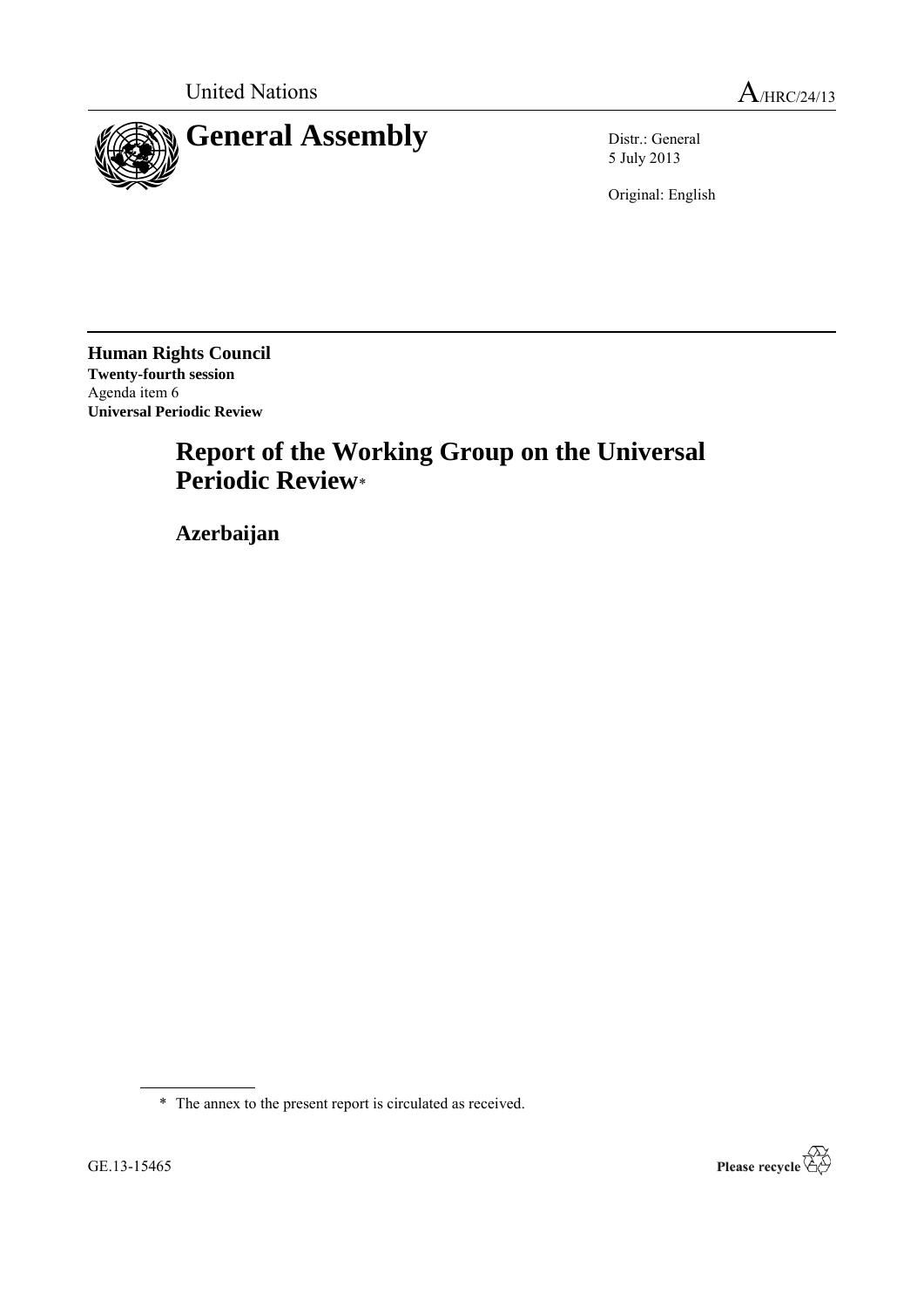## **A/HRC/24/13**

# Contents

|       |    | Paragraphs  | Page         |
|-------|----|-------------|--------------|
|       |    | $1 - 4$     | 3            |
|       |    | $5 - 108$   | 3            |
|       | A. | $5 - 12$    | $\mathbf{3}$ |
|       | B. | $13 - 108$  | 5            |
| П     |    | $109 - 111$ | 14           |
| Annex |    |             |              |
|       |    |             | 25           |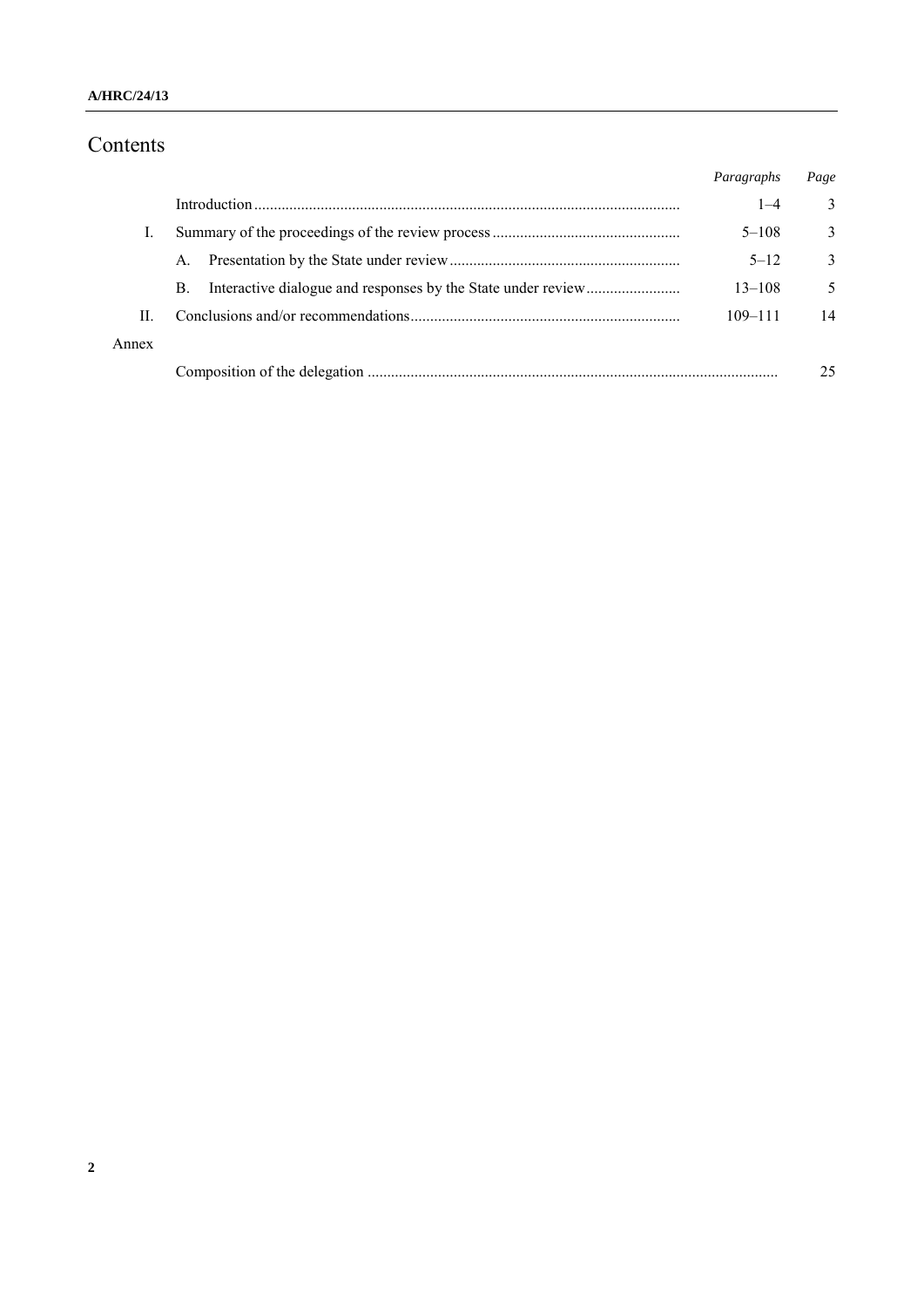# **Introduction**

1. The Working Group on the Universal Periodic Review, established in accordance with Human Rights Council resolution 5/1 of 18 June 2007, held its sixteenth session from 22 April to 3 May 2013. The review of Azerbaijan was held at the 14th meeting on 30 April 2013. The delegation of Azerbaijan was headed by Khalaf Khalafov, Deputy Minister of Foreign Affairs of the Republic of Azerbaijan. At its 17th meeting held on 02 May 2013, the Working Group adopted the report on Azerbaijan.

2. On 14 January 2013, the Human Rights Council selected the following group of rapporteurs (troika) to facilitate the review of Azerbaijan: Libya, Maldives and Peru.

3. In accordance with paragraph 15 of the annex to Human Rights Council resolution 5/1 and paragraph 5 of the annex to resolution 16/21, the following documents were issued for the review of Azerbaijan:

(a) A national report submitted/written presentation made in accordance with paragraph 15 (a) (A/HRC/WG.6/16/AZE/1);

A compilation prepared by the Office of the United Nations High Commissioner for Human Rights (OHCHR) in accordance with paragraph 15 (b) (A/HRC/WG.6/16/AZE/2);

(c) A summary prepared by OHCHR in accordance with paragraph 15 (c) (A/HRC/WG.6/16/AZE/3).

4. A list of questions prepared in advance by Armenia, Ireland, Mexico, Montenegro, the Netherlands, Slovenia, Spain, Sweden, and the United Kingdom of Great Britain and Northern Ireland was transmitted to Azerbaijan through the troika. These questions are available on the extranet of the universal periodic review (UPR).

# **I. Summary of the proceedings of the review process**

#### **A. Presentation by the State under review**

5. The head of the Azerbaijani delegation stated that Azerbaijan highly appreciated the contribution of the Human Rights Council and the universal periodic review to the promotion and protection of the human rights and fundamental freedoms. He reiterated Azerbaijan's openness and willingness towards comprehensive cooperation with the Council and its mechanisms.

6. Azerbaijan emphasized that the guarantee of human rights and freedoms is proclaimed as the highest goal of the State in the Constitution of Azerbaijan. Azerbaijan is a party to the fundamental international human rights treaties. According to article 148 of the Constitution, the international treaties to which Azerbaijan is a party constitute an integral part of Azerbaijan's legislative system, and article 151 states that in case of a possible contradiction between normative legal acts of Azerbaijan and the international treaties to which Azerbaijan is a party, the provisions of international treaties shall apply. Human rights and freedoms have direct force in Azerbaijan. In the framework of current trends in international relations, the promotion and protection of human rights are provided on the basis of the supremacy of international law. In this connection, Azerbaijan stressed the occupation of 20 per cent of Azerbaijan's territory by the Republic of Armenia,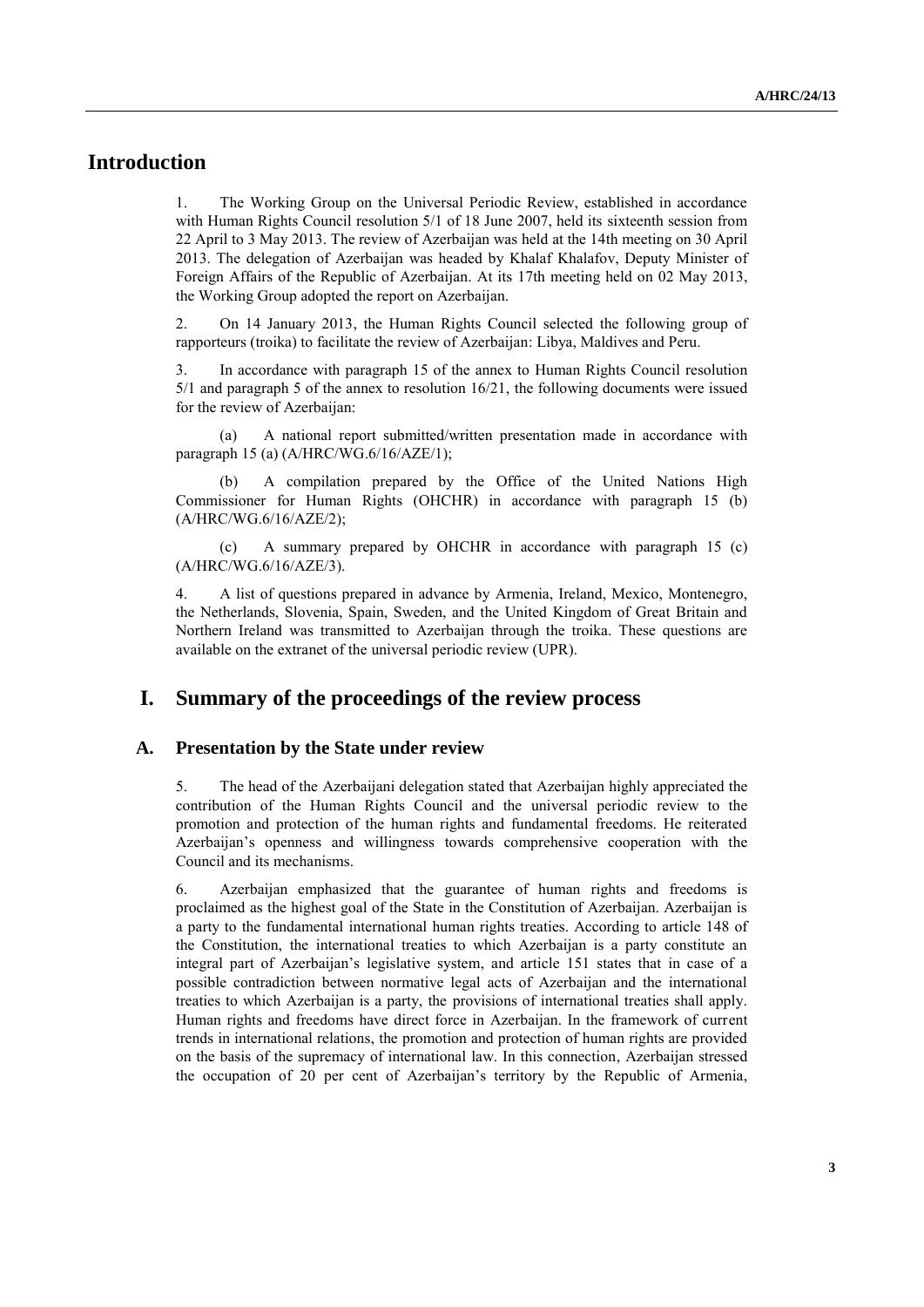including the Nagorno-Karabakh<sup>1</sup> region and seven adjacent districts, and the unresolved state of the conflict. <sup>2</sup> The head of delegation, Mr. Khalafov, stated that all the remarks contained in the statement on the conflict were related to the realization of human rights within the whole territory of Azerbaijan, the territorial integrity of which has been violated by Armenia. He stated that the conflict has had grave consequences to date, and represented one of the major obstacles<sup>3</sup> to the protection of human rights in the country. In the course of the armed aggression, the Armenian side committed grave violations of international humanitarian law, including numerous killings and extrajudicial executions of Azerbaijani civilians, hostages and prisoners of war, and use of torture and other cruel, inhuman or degrading treatment. Azerbaijan noted that the national report contained more detailed information regarding the fact that almost one million of its people became refugees and internally displaced persons (IDPs) as a result of the policy of ethnic cleansing<sup>4</sup> by the Republic of Armenia. Mr. Khalafov further stated that such behaviour by Armenia was not a surprise, and that it was aimed at disrupting the review of Azerbaijan.

7. Azerbaijan conducts ongoing cooperation with the special procedures, which will be continued. Azerbaijan has been receiving visits by special procedures mandate holders. The latest visit was by the Special Rapporteur on the right of everyone to the enjoyment of the highest attainable standard of physical and mental health from 16 to 23 May 2012. Azerbaijan also highlighted that it had already extended a standing invitation to all special procedures mandate holders.

8. Azerbaijan mentioned that the National Action Programme on raising the efficiency of human rights protection was adopted in 2011. It covers the issues reflected in the recommendations addressed to Azerbaijan during the first UPR. It also envisages such issues as improvement of the normative legal basis, including through the definition of human rights and fundamental freedoms as a major criterion for drafting laws, improving the activities of State agencies, training, research and awareness-raising measures on human rights and cooperation with international organizations in the field of human rights.

9. Azerbaijan stated that it had joined the Open Government Partnership in 2011 with a view to raising transparency and promoting open Government practices, exchanging

<sup>1</sup> In accordance with General Assembly resolution 62/243, entitled "The situation in the occupied territories of Azerbaijan", references to "Nagorno-Karabakh" in the present report should read as "the Nagorno-Karabakh region of the Republic of Azerbaijan."

<sup>2</sup> Armenia requested the President remind the delegation of Azerbaijan that it should only use accepted language in the United Nations. Armenia requested the President to disregard the allegations made against Armenia and not to include them in the report of the Working Group. In response, the President reminded all delegations that, as per rule 113 of the rules of procedure, a point of order should focus on procedural matters. He stated that debating on territorial issues was a substantive exercise, and those issues would be more appropriately dealt with in other fora. He further stated that the UPR Working Group was not the competent body to discuss issues of a political or territorial nature. Consequently, the President invited all delegations to focus on human rights issues in the context of their statements. He reiterated that all States were entitled to their views and asked that these be voiced in a respectful and dignified manner. The President appealed to all concerned to refrain from using the UPR to deal with bilateral issues as this would ultimately undermine the principles of universality and the goals of the mechanism.

<sup>&</sup>lt;sup>3</sup> With respect to Armenia's request for a point of order, the President reminded the meeting that States that are not members of the Council may raise points of order under rule 113, but cannot appeal the ruling of the President.

<sup>4</sup> With respect to Armenia's further request for a point of order, the President again reminded the meeting that States that are not members of the Council may raise points of order under rule 113, but cannot appeal the ruling of the President. The President further urged the delegation of Armenia to refrain from these reactions.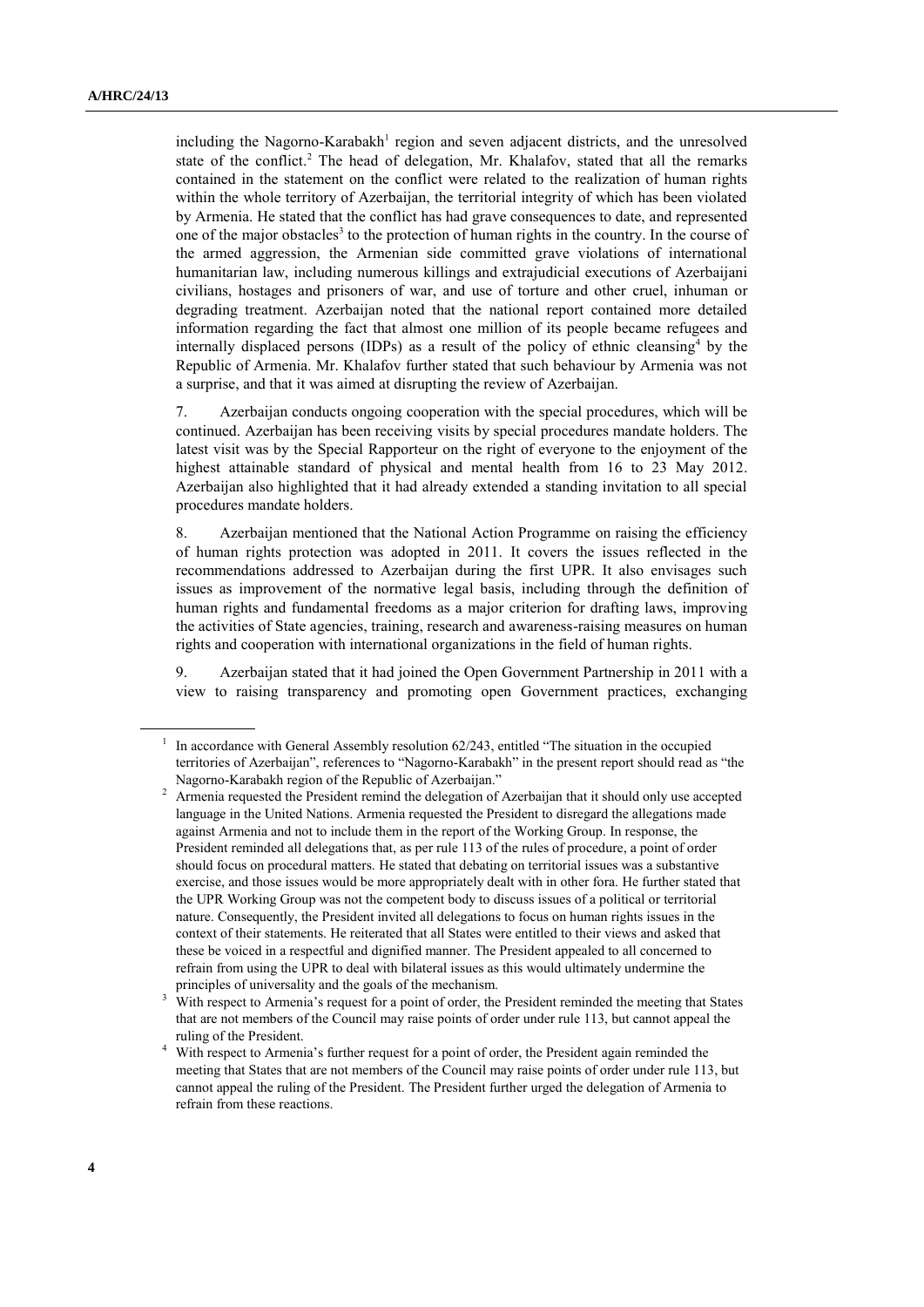positive international experience and contributing to global efforts in the field. The National Action Plan 2012-2015 on promotion of the open Government was adopted.

10. Azerbaijan noted that, in consideration of the need to raise transparency in the activities of State bodies, the State Agency on Services for Citizens and Social Innovations (ASAN) was established to provide citizens with quality services using innovative methods; to adhere to the norms of ethics and politeness in communications with citizens; to address the needs and queries of citizens, to improve the services provided by State bodies; and to speed up the transition to E-services. A special ASAN Service was established within this Agency. Nine State bodies (Ministry of Justice, Ministry of Internal Affairs, Ministry of Taxes, State Committee on Property, State Customs Committee, State Migration Service, State Committee on Land and Cartography, State Social Protection Fund and the National Archive Department) offer 25 types of services via ASAN service centres. The centres facilitate a wider use of E-services, help to cut costs for citizens and enable them to save time, build trust for the State bodies, enhance transparency and contribute to the fight against corruption.

11. Azerbaijan stated that the Law on Freedom of Assembly of 1998 was amended in 2008 taking due account of the opinion of the Venice Commission of the Council of Europe. In its opinion, the Venice Commission confirmed that, after the introduction of additions and amendments, the Law corresponded fully to European standards. The basic principles of and rules for the realization of the freedom of assembly are defined. The relevant provisions of the International Covenant on Civil and Political Rights, the European Convention for the Protection of Human Rights and Fundamental Freedoms, as well as the principles established in the Precedent Law of the European Court on Human Rights have been taken into full consideration in this Law.

12. Azerbaijan also stated that large-scale reforms have been conducted in the justice system. For the first time in the history of the country, administrative economic courts have been established in seven regions, and the military court system was also been reformed. The number of judges doubled during the reporting period. The results of the judicial reforms attracted the attention of leading international bodies. In particular, the European Commission for the Efficiency of Justice (CEPEJ) described Azerbaijan's experience as a model of success.

## **B. Interactive dialogue and responses by the State under review**

13. During the interactive dialogue, 77 delegations made statements. Recommendations made during the dialogue are to be found in section II of the present report.

14. Algeria noted the State Programme on Poverty Reduction and Sustainable Development, and efforts to improve living conditions and increase employment for internally displaced persons, promote women and combat gender-based violence, reduce child mortality and improve maternal health.

15. Angola commended the National Action Programme, accession to the Convention on the Rights of Persons with Disabilities (CRPD), the Optional Protocol to the Convention against Torture and Other Cruel, Inhuman or Degrading Treatment or Punishment (OP-CAT), and international and regional conventions on trafficking of human beings and diversity of cultural expression. It welcomed the establishment of national instruments and strategies, notably the Commissioner on Human Rights (Ombudsman).

16. Argentina noted Azerbaijan's presentation of its national report, and congratulated it on ratifying the Rome Statute of the International Criminal Court. It noted the adoption of the National Action Programme on human rights and freedoms.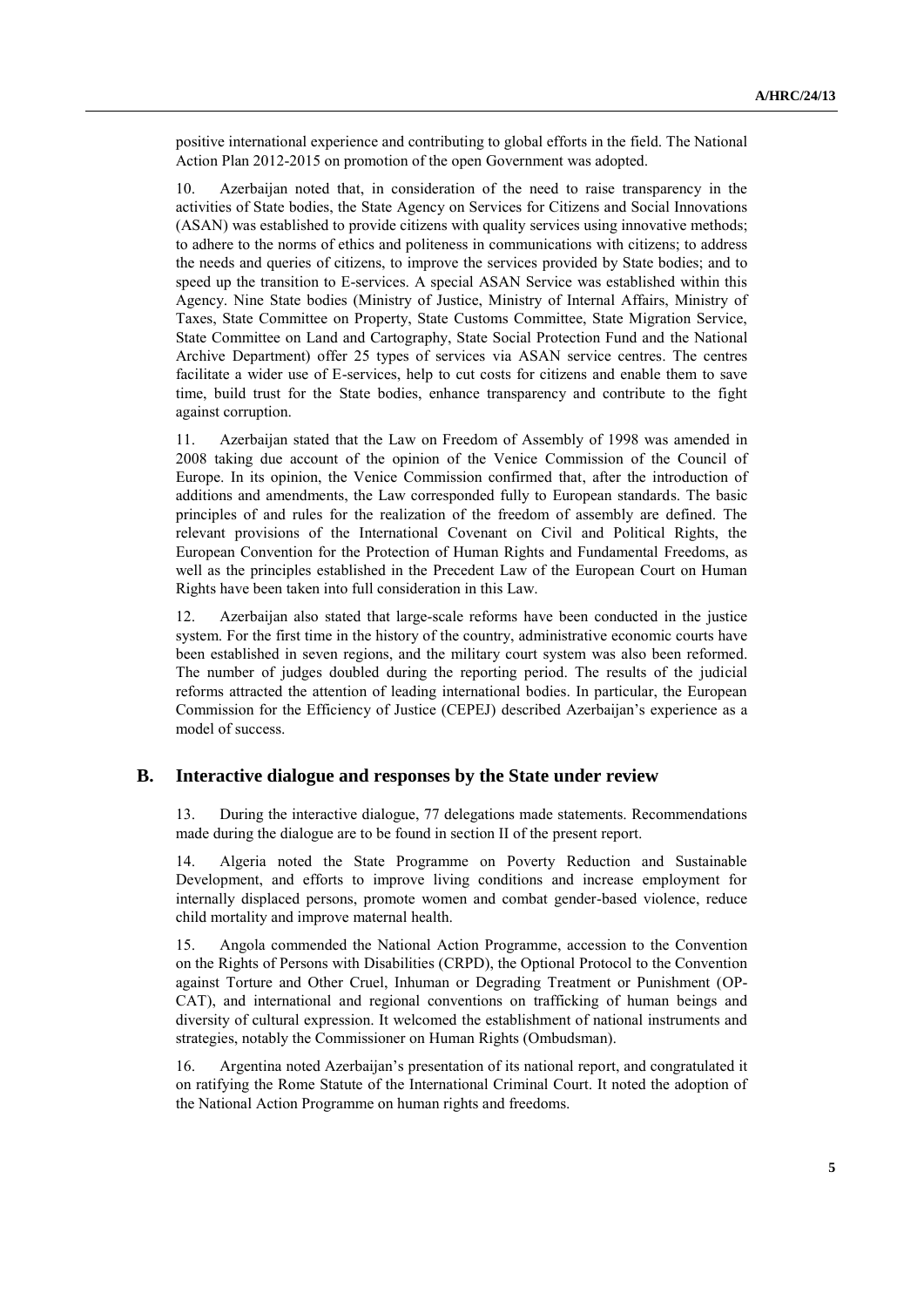17. Uruguay emphasized the National Action Programme on human rights and freedoms, accession to OP-CAT, and the work of the Commissioner on Human Rights. It commended progress made under strategies on eradication of poverty and social policies.

18. Australia welcomed new laws on education, domestic violence and detainees' rights, and recognized steps to implement the legislative framework against corruption and organized crime. It encouraged continued cooperation with international and European bodies. It expressed concern at reports of intimidation of civil society organizations.

19. Austria welcomed accession to OP-CAT and CRPD. It was concerned about restrictions on freedoms of expression, information and assembly, noting higher penalties for organizers and participants in "unauthorized" gatherings. It commended the legislative framework against corruption and related national institutions.

20. Bahrain commended the National Action Plans towards judicial reform, increasing the capacity of the judicial system, combating corruption and providing guarantees in detention centres. It noted the adoption of anti-corruption measures.

21. Bangladesh noted the ratification of CRPD and stated that the use of a National Action Programme to implement recommendations from the first cycle of the universal periodic review indicated Azerbaijan's ongoing commitment to working towards the implementation of recommendations that it accepted during the first cycle. It noted the many challenges that are common to developing countries.

22. Belarus commended the National Action Programme and Azerbaijan's cooperation with international mechanisms, including regular reporting to treaty bodies and accepting visits from the special procedures mandate holders. It welcomed the legislative and judicial reforms and efforts to combat corruption.

23. Belgium welcomed the ratification of OP-CAT and CRPD. It asked when the draft law on the decriminalization of defamation would be adopted, and what measures were being taken to fully implement the law to combat against impunity in detention centres, bearing in mind the limited number of lawyers in the country.

24. Brazil noted the adoption of the National Action Programme and laws on education and combating domestic violence. It welcomed the efforts to combat human trafficking, and asked about the implementation of programmes for social rehabilitation of low-income families.

25. Brunei Darussalam welcomed the adoption of legislation to protect the rights of children. It noted the measures taken towards attaining Millennium Development Goals 4 and 5 to reduce child mortality and improve maternal health.

26. Cyprus, expressed concern about reports of deterioration of human rights and called for steps to improve the freedoms of assembly, association, opinion and expression, particularly for journalists and other media. It commended Azerbaijan's accession to international human rights instruments.

27. Burundi noted that human rights were a priority and welcomed the adoption of legislation on education, domestic violence, rights and freedoms of detained persons, legal measures to promote gender equality, as well as efforts to reduce maternal mortality.

28. Cambodia welcomed the implementation of the National Action Programme and adoption of national laws to enhance human rights, as well as Azerbaijan's accession to international and regional treaties on cultural expression, trafficking and gender equality in employment.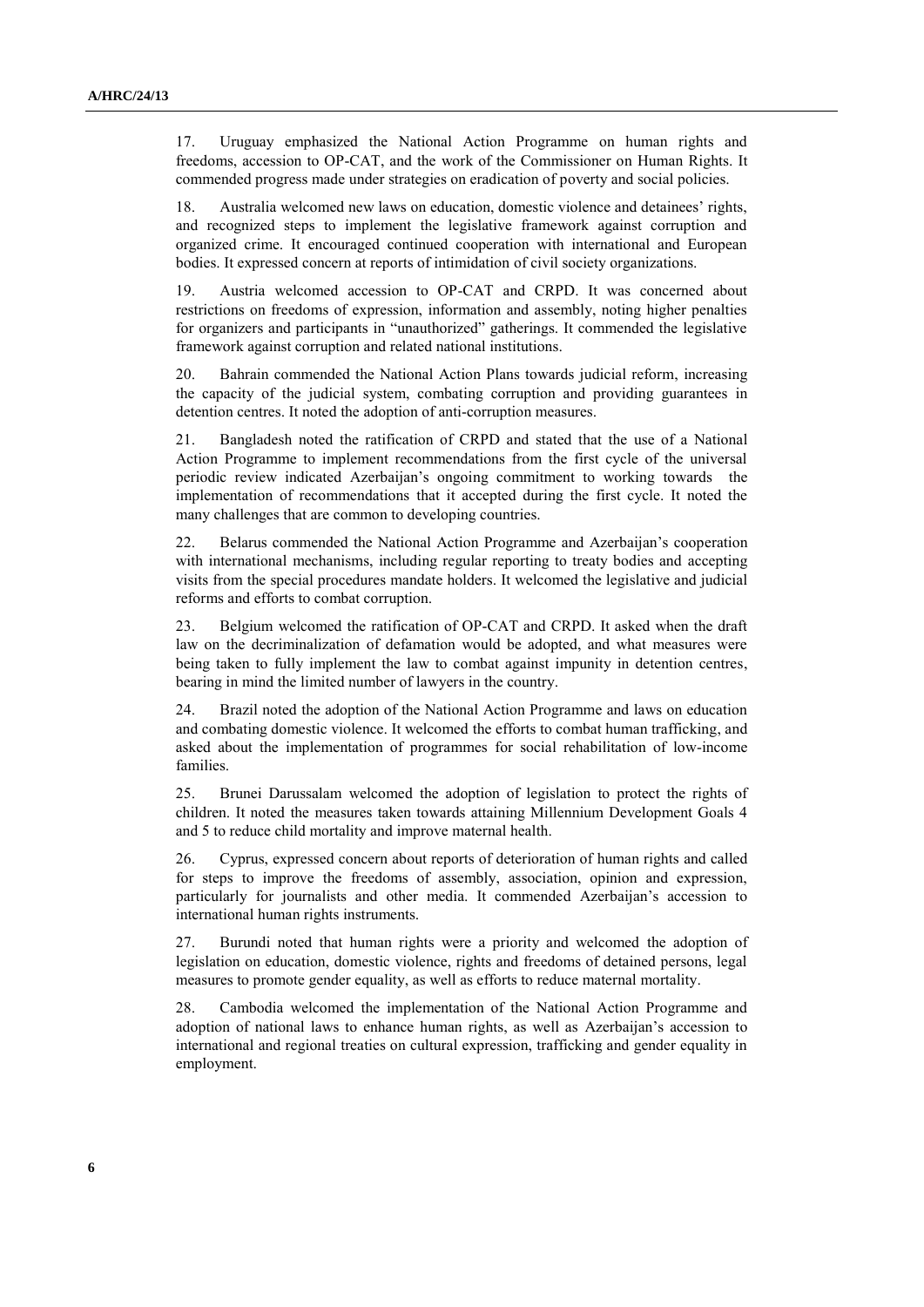29. Canada asked about the status of the legal review process, the progress achieved and plans to improve the right to freedom of assembly. It was concerned about the administrative burden on NGOs and excessive supervision of their activities.

30. Chad applauded the implementation of recommendations accepted during the first cycle of the universal periodic review. It commended Azerbaijan's accession to several international instruments and the creation of national human rights institutions, which demonstrate Azerbaijan's commitment to human rights.

31. Chile welcomed the National Action Programme, the adoption of the Law on combating domestic violence, Criminal Code amendments on corruption and the National Action Plan on trafficking. It asked what measures were in place to ensure torture was investigated and punished.

32. China commended the National Action Programme on poverty eradication and the promotion of sustainable development. It noted the legislation on domestic violence, improved maternal and child health, protection of the rights of persons with disabilities and measures to eradicate trafficking of human beings.

33. Costa Rica welcomed the ratification of OP-CAT and the establishment of a preventive mechanism and hoped that this would prevent torture of detained persons. It encouraged continued reform to combat the lack of independence of the judicial system and its susceptibility to political pressure.

34. Cuba noted the efforts to promote and protect women and children's rights, combat domestic violence, establish gender equality, improve maternal, child and reproductive health and reduce maternal mortality. It acknowledged Azerbaijan's cooperation with the universal periodic review process.

35. Bulgaria acknowledged Azerbaijan's prioritization of the promotion and protection of human rights. It welcomed the National Action Programme, accession to OP-CAT and the appointment of a Commissioner on Human Rights as a national preventive mechanism.

36. The Czech Republic welcomed efforts to improve the legal system, as well as the adoption of international treaties, the implementation of which would contribute to the promotion and protection of human rights.

37. Djibouti noted the presentation of the national report and commended Azerbaijan's efforts to fight poverty and promote human rights. It encouraged Azerbaijan to continue those efforts in order to guarantee a better future for its people.

38. Ecuador noted Azerbaijan's accession to OP-CAT and the appointment of an Ombudsman as the preventive mechanism. It highlighted the National Action Plans to foster an open government and to combat corruption, which were approved by Presidential Order in September 2012.

39. Egypt welcomed the enactment of laws on domestic violence and detained persons, the strengthening of efforts to combat corruption and Azerbaijan's accession to international human rights treaties. It noted the judicial reforms and requested information on how these will positively affect access to justice by juveniles and victims of trafficking.

40. France welcomed the ratification of OP-CAT and the appointment of the Ombudsman as the national prevention mechanism.

41. Germany welcomed the ratification of OP-CAT and CRPD. However, it raised concerns about reported restrictions on NGOs and civil society, violations of freedoms and intimidations. It requested information on Azerbaijan's compromise solution to allow protests in some areas of Baku city and the registration procedure for international NGOs.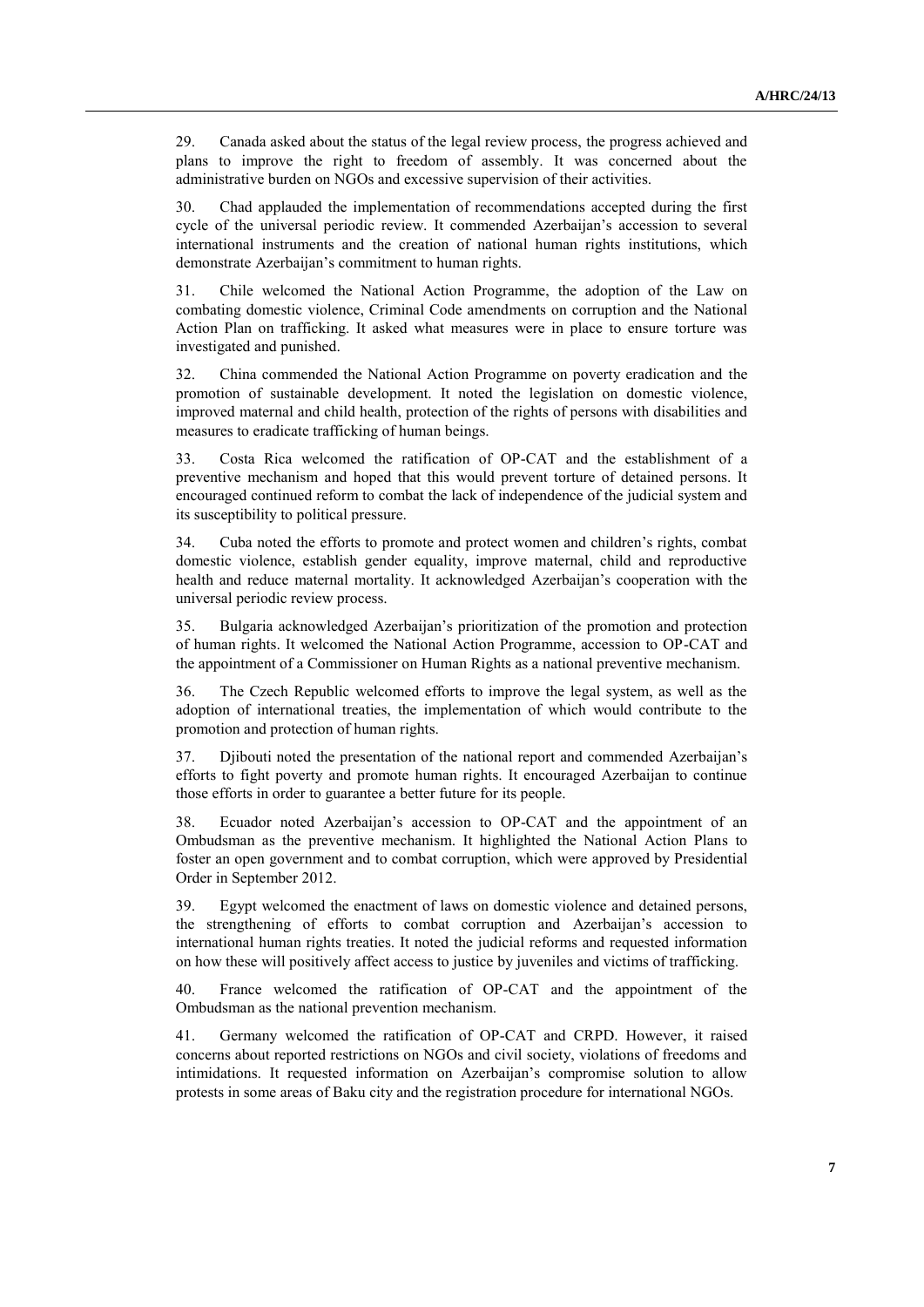42. Guatemala commended the establishment of the National Action Programme and laws on domestic violence and detainees' rights. It noted concerns by CERD regarding the hostile attitude by the population towards ethnic Armenians and urged measures to address this.

43. Hungary welcomed Azerbaijan's ratification of CRPD, OP-CRPD and OP-CAT, and the appointment of the Ombudsman as the national preventive mechanism. It noted Azerbaijan's cooperation with special procedures and its Constitutional guarantees of freedom of assembly. It reiterated the call for an improvement of children's rights.

44. Indonesia welcomed Azerbaijan's acceptance of all visit requests from special procedures mandate holders. It commended the adoption of laws on gender equality and combating domestic violence and appreciated the measures taken to combat trafficking in persons. It expressed concern about undocumented and irregular migrant workers.

45. Iraq noted Azerbaijan's commitment to promoting and protecting human rights. It applauded the measures to bring national legislation in line with international obligations, the improved legal norms and accession to international instruments.

46. Ireland noted Azerbaijan's intention to decriminalize defamation, but also noted the concerns raised by human rights treaty bodies and the special procedures on restrictions to freedoms of expression and peaceful assembly, and restrictions on the work of human rights defenders. It also had concerns about the use of torture and ill-treatment.

47. Italy welcomed the new focal point for human rights in the Ministry of Foreign Affairs. However, it noted several remaining areas of concern. It commended the initiatives to promote religious dialogue and appreciated the progress made in the area of women's rights.

48. On the issue of judicial reform, Azerbaijan recalled that two independent bodies had been established to manage judicial proceedings, namely the Judicial Council, an independent body responsible for all issues relating to the administration of justice; and the Committee to select judges. In recent years, the number of judges has doubled. The judge selection process has been accepted by the Council of Europe and is considered a model for other countries.

49. As of 2011, Administrative Courts were established to ensure the independence of the new judicial bodies. These were created according to the principle of the regional courts, and their activities have proven to be very effective. Statistics related to these courts indicate that 75 to 80 per cent of complaints lodged by citizens on the violations of their rights by officials and/or by civil servants have been found to be unfounded by these Administrative Courts. Moreover, great attention has been paid in recent years to increasing the salaries of judges, which have been raised some thirty-fold over the last few years.

50. Furthermore, Azerbaijan intends to improve the juvenile justice system. Azerbaijan has been working in cooperation with the United Nations Children Fund (UNICEF) on a draft law on juvenile justice for some time and expects to achieve a positive outcome in the near future.

51. On the issue of freedom and independence of NGOs, Azerbaijan highlighted that freedom of association is one of the key human rights recognized by the Constitution. Some 3,000 NGOs are currently registered in the country and there has been a stable growth in the number of NGOs registered over the last five years with 20 per cent additional NGOs registered each year. Regarding legislation regulating NGO registration, it is possible for NGOs to work without registering. However, NGOs that wish to receive a legal status must submit a request for registration to the Ministry of Justice. In fact, there are no restrictions on the registration of NGOs. Azerbaijan added that amendments and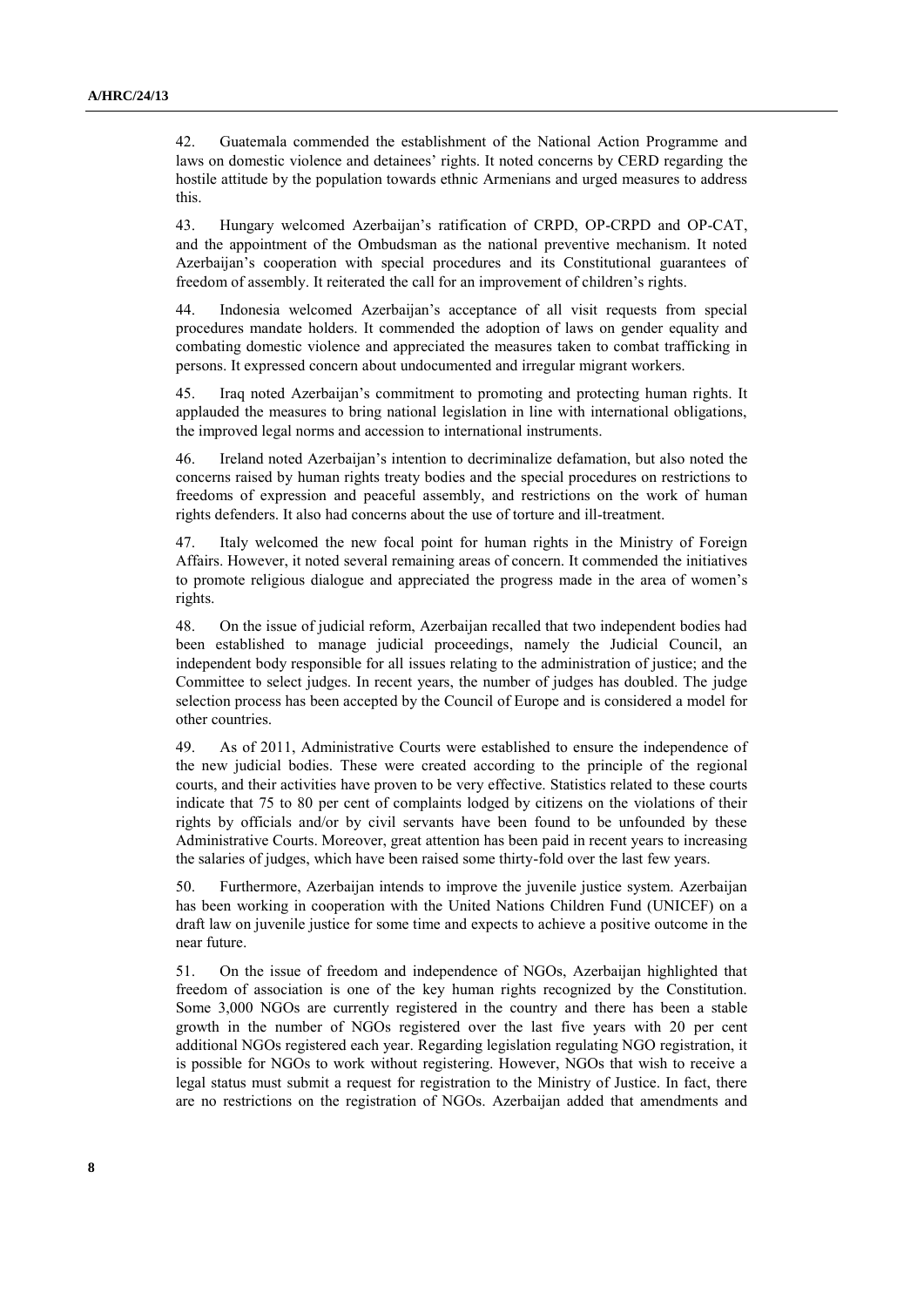modifications regarding transparency and financial activities had been made to the law on registration so as to improve the activities of NGOs.

52. Referring to allegations that the Ministry of Justice had attempted to close down NGOs, it was noted that in the course of the last 12 years, the Ministry of Justice had approached the Court in only about four cases to request that NGOs be closed down. All of these instances took place in response to grave violations of Azerbaijan's legislation. Over 300 NGOs are currently working successfully with no restrictions in the area of human rights defenders.

53. In response to questions regarding conditions of detention and living conditions in prisons, Azerbaijan stated that great efforts have been made to modernize the infrastructure of the penitentiary system. In several regions of Azerbaijan, new penitentiary establishments have been built, legislation has been amended to improve detention conditions of detainees and increase their rights. Furthermore, based on a partnership agreement with the World Bank, Azerbaijan is working to improve the whole infrastructure of the judiciary. Some 20 new buildings for the judiciary will be built in the near future. Furthermore, over the last two years, eight new court buildings have been built and modern technology, such as the Internet, has been made available to the whole judicial system. Citizens can now find out what kinds of hearings are going to be heard by whom, as well as all the necessary information through the Internet.

54. Concerning freedom of assembly, Azerbaijan stated that the amendments adopted in 2009 to the law on freedom of assembly had been prepared together with the Venice Commission of the Council of Europe. It added that the Commission considered that the final text of the law was fully in compliance with European standards in this field. The law takes into account the full range of the principles and norms of international law and case law of the European Court of Human Rights on the protection of freedom of assembly.

55. Azerbaijan also mentioned reference by one delegation to restrictions on freedom of assembly, in particular a local authorities' refusal to allow a demonstration to be held in the capital. It explained that the law provides for demonstrations to be held in certain specific places, which are published by the local authorities, as well as for the possibility of filing complaints and appealing decisions. It noted that none of the decisions by local authorities had been appealed.

56. Concerning the defamation law, the legislation of Azerbaijan is in full compliance with international standards. An analysis carried out of similar laws in European states found that sanctions provided for in the Criminal Code of Azerbaijan are in line with similar sanctions in other member states of the Council of Europe. There are still some deficiencies in the practical approach of the judiciary in the interpretation of the said law. It has therefore been decided to propose a draft text for a new law which will comprise all relevant international principles and the case law of the European Court of Human Rights. The draft text was submitted to the Venice Commission last year and comments on the text are expected soon.

57. Azerbaijan also highlighted that a new law had been adopted on the rights and freedoms of persons in prison and pretrial detention. This is an important step in the fight against ill-treatment in places of pretrial detention, as it incorporates many principles of international instruments, in particular minimum standard rules on the treatment of prisoners.

58. Azerbaijan provided detailed information on the presidential election scheduled to take place at the end of this year. It noted that relevant bodies are carrying out different projects in preparation for the forthcoming elections, including educating the different electoral actors, such as voters, co-workers, observers, mass media, among others. It stressed the participation of national and international observers in the process and provided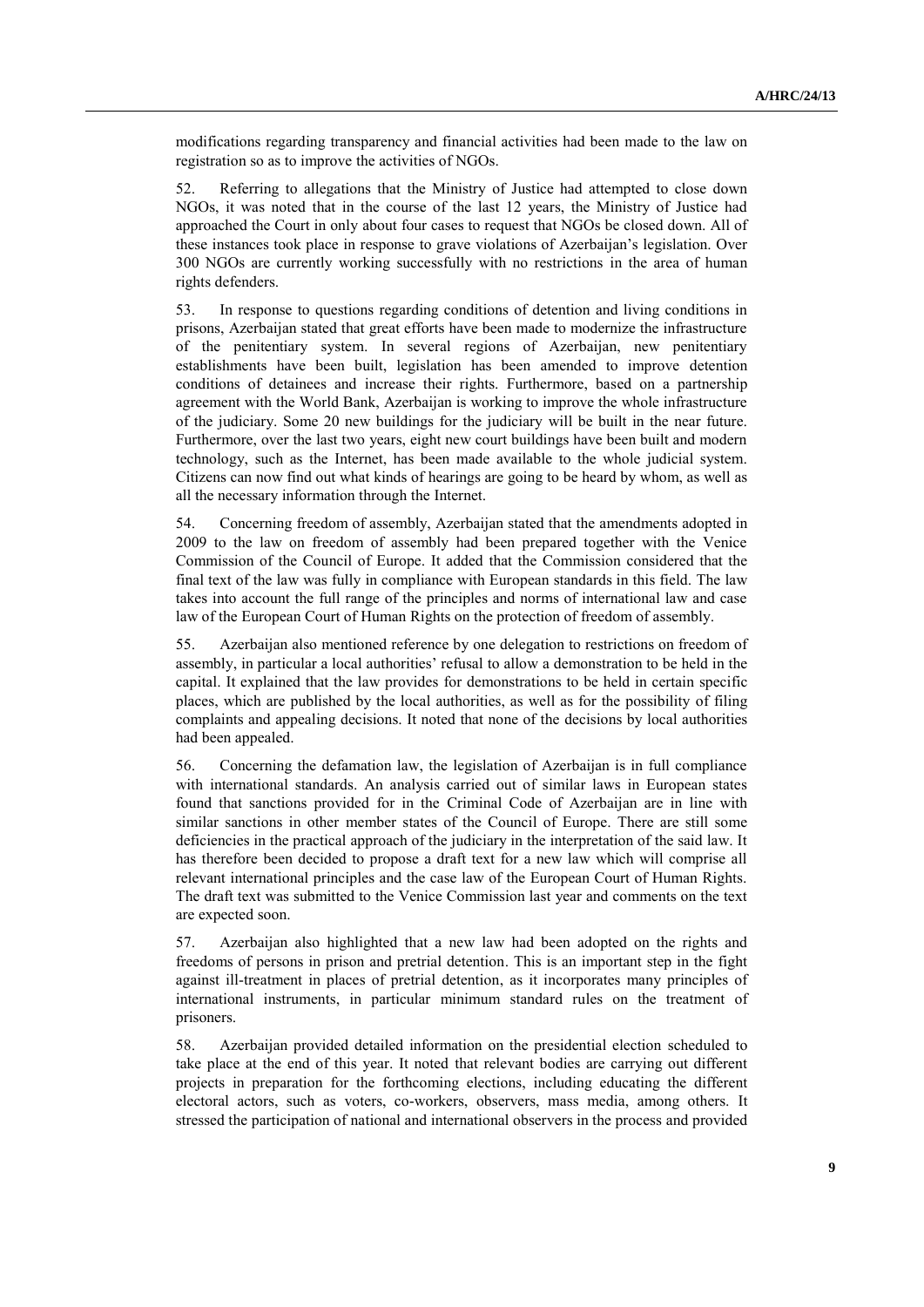further details regarding, inter alia, the campaign process and the action of the electoral and local authorities. Azerbaijan also highlighted cooperation with international organizations, such as the Council of Europe, the Office for Democratic Institutions in Human Rights (ODIHR) of the Organization for Security and Cooperation in Europe (OSCE) and stressed that there was a very strong political will on the part of the Government to ensure free and fair elections.

59. Kazakhstan noted Azerbaijan's close work with the treaty bodies and its ratification of several international conventions. It recognized the efforts to secure conditions for the right of freedom of religion and the registration of 730 religious communities.

60. Libya acknowledged the adoption of the National Action Programme and welcomed Azerbaijan's accession to United Nations Educational, Scientific and Cultural Organization (UNESCO) conventions, implementation of international obligations and ratification of CRPD and OP-CAT. It expressed hope for progress with regard to freedom of expression and for detainees.

61. Malaysia noted Azerbaijan's emphasis on education, health, women and children. It welcomed the reform and improvement of the judicial and legal system, noted the National Action Programme and commended the efforts to focus on human rights training and education.

62. Mauritania welcomed Azerbaijan's efforts to combat violence against women and children and the adoption of laws to protect detainees. It commended the implementation of international obligations in the field of economic, social and political rights.

63. Mexico praised the adoption of OP-CAT and commended the adoption of laws to punish domestic violence and protect the rights of detainees. It noted the presidential electoral process to be held this year.

64. Montenegro commended Azerbaijan's accession to international human rights instruments and encouraged it to address the findings of the Special Rapporteur on health. It noted that Azerbaijan had not replied to the letter sent by the Special Rapporteur on the rights to freedom of peaceful assembly and of association and requested information on steps taken to revise the 2009 law and ensure compliance with international human rights law.

65. Morocco saluted the adoption of the National Action Programme, which defines responsibility for achieving objectives and includes follow-up to the UPR recommendations, and identified it as a good practice. It welcomed Azerbaijan's promotion of human rights education and training.

66. Myanmar commended the measures taken to implement the accepted recommendations from the first UPR cycle. It noted with satisfaction the progress made in human rights education and poverty reduction.

67. The Netherlands expressed concern about reports of decreased respect for human rights, especially freedoms of speech and assembly. It called on the Azerbaijani authorities to observe international commitments on human rights and fundamental freedoms so as to enable a vibrant civil society and become a well-functioning democratic society.

68. Nicaragua congratulated the establishment of the National Action Programme and the fact that it would encourage human rights education. It commended the awareness of the diversity of the Azerbaijani people. It highlighted the progress made with regard to gender equality, rights of the child and combating trafficking in persons.

69. Nigeria commended the progress made in promoting and protecting human rights.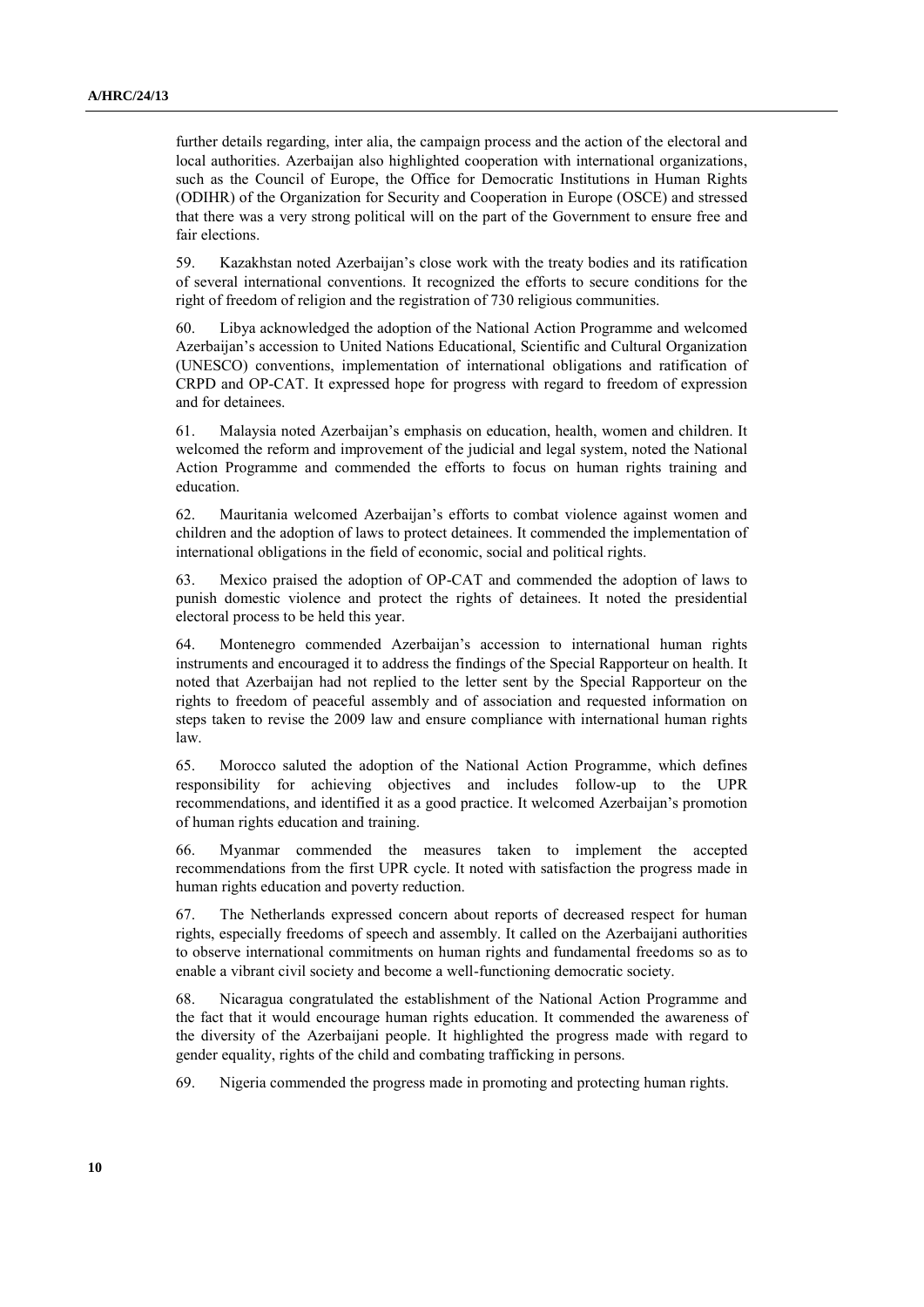70. Norway commended the high level of ratification of human rights treaties and the establishment of the National Action Programme which foresees the implementation of provisions in conventions ratified by Azerbaijan. It expressed concern over the difficult conditions for journalists, editors and human rights defenders.

71. Oman noted the progress achieved and challenges faced by Azerbaijan and urged it to pursue persistent efforts in all spheres and to take further measures to improve reproductive health.

72. Pakistan welcomed the approval of the National Action Programme to protect and promote human rights. It noted the new law on domestic violence, the National Action Plan to combat human trafficking, the programme for justice reform and the strategy to fight corruption.

73. Paraguay hailed Azerbaijan's accession to CRPD and OP-CRPD, cooperation with the special procedures and the appointment of the Ombudsman. It noted the National Action Programme, the laws against domestic violence and on the protection of detainees, the strategy on reproductive health and the national plan to combat trafficking in persons.

74. The Philippines acknowledged the plan to enhance human rights education and training for law enforcement personnel and civil servants. It encouraged continued improvement of the protection of vulnerable members of society, especially women and children and noted some legal changes to improve migration management.

75. Poland was concerned about reports of torture and ill-treatment in prisons and deaths and suicides in custody. It was seriously concerned about media restrictions, and urged Azerbaijan to develop an environment conducive to freedom of expression.

76. The Republic of Korea welcomed the recent legal and institutional developments in human rights. Noting with satisfaction the recent decrease in poverty, it called on Azerbaijan to ensure the proper implementation of the State Programme on Poverty Reduction and Sustainable Development.

77. The Republic of Moldova noted Azerbaijan's efforts to improve women's participation in political and public life and to combat child sex tourism. It also acknowledged the efforts to combat human trafficking and address its root causes.

78. Romania welcomed the ratification of OP-CAT and CRPD. It noted the legislation enacted to combat domestic violence and ensure detainee rights and freedoms, and the National Action Plan to combat human trafficking for the period 2009-2013.

79. The Russian Federation noted the measures adopted to foster tolerance, particularly religious tolerance, enhance transparency in the activities of State bodies and improve the quality of public services. Commending the creation of the ASAN service centres, it suggested that Azerbaijan share its experiences in that domain.

80. Saudi Arabia commended the adoption of legislation to promote and protect human rights, especially on education, combating domestic violence and human trafficking, and the ratification of international human rights instruments.

81. Senegal welcomed the improvements to the human rights legal framework, including the adoption of new legislation, action plans and measures in support of judicial reform, and the steps taken to combat corruption and promote the employment of persons with disabilities.

82. Serbia welcomed the ratification of CRPD and OP-CRPD, the adoption of legislation on education and combating domestic violence, measures to enhance human rights' protection and provide training for public officials and the development of joint projects with United Nations specialized agencies and other international organizations.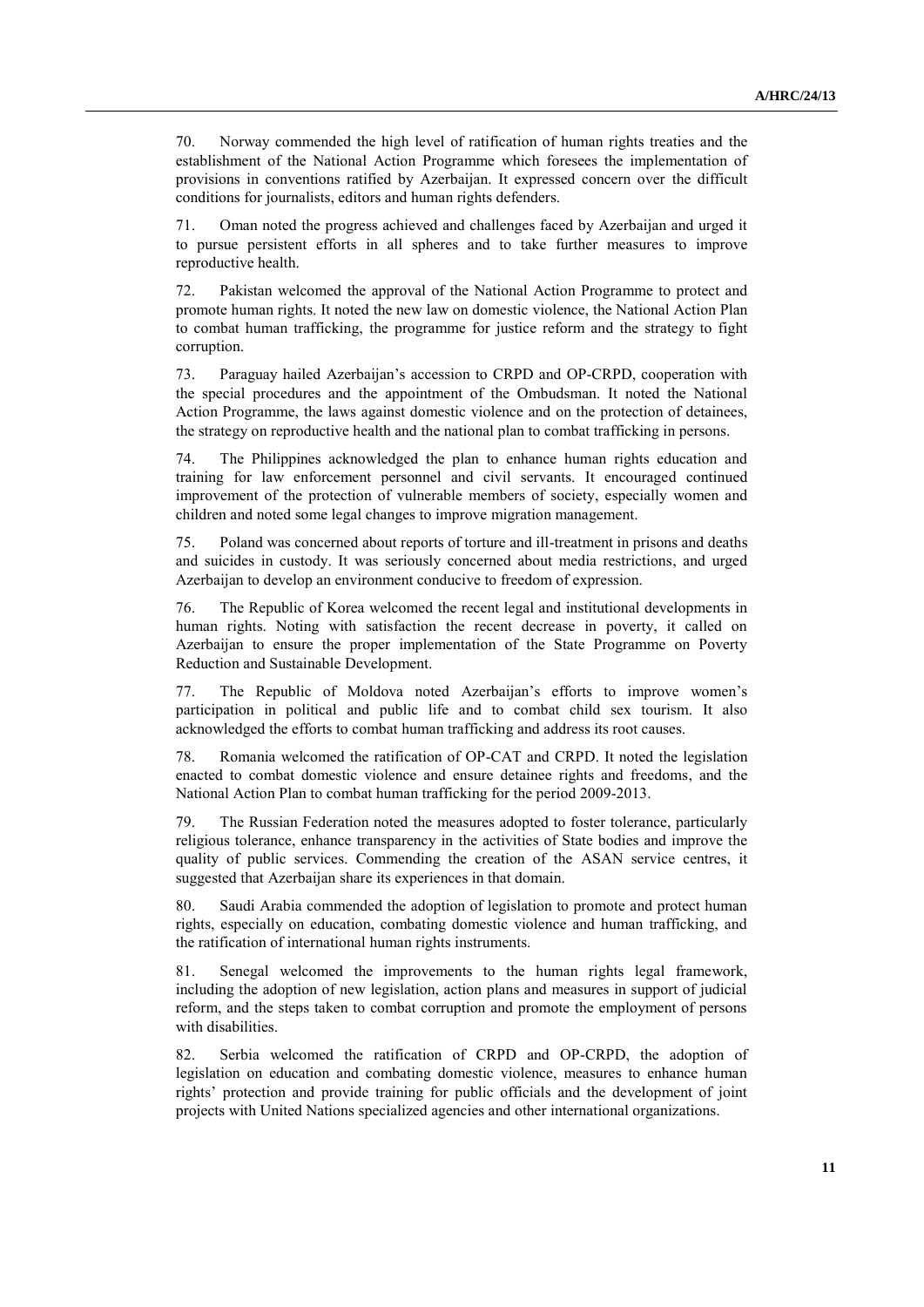83. Singapore noted the efforts to combat domestic violence and promote gender equality and the measures taken to combat human trafficking, provide accommodation for child victims of trafficking and ensure a coordinated approach to providing assistance to trafficking victims.

84. Slovakia noted the ratification of the CRPD, OP-CRPD and OP-CAT. It commended Azerbaijan on its Human Rights Commissioner's renewed accreditation with "A" status in accordance with the Paris Principles.

85. Slovenia requested information on the implementation of the right to conscientious objection. While welcoming the reduction in the infant mortality rate, it was nonetheless concerned at the continuing high rate and the limited health budget. It was also concerned about intimidation of journalists and writers and the rate of sex-selective abortions.

86. Spain welcomed the adoption of legislation on gender-based discrimination and on combating domestic violence and the ratification of CRPD. It acknowledged the legislative measures adopted and training provided on torture and ill-treatment in prisons, although the issue remained a concern.

87. Sri Lanka noted the emphasis placed on improving maternal and child health, the successful measures and policies to reduce poverty and enhance social well-being and the significant achievements in addressing the needs of IDPs.

88. The State of Palestine welcomed Azerbaijan's ratification of international human rights instruments, the adoption of legislation on education, combating domestic violence, intellectual property rights and protection of the rights of refugees and IDPs, judicial reforms and poverty reduction plans.

89. Expressing concern about the severe restrictions on the freedom of assembly, Sweden asked how Azerbaijan would reinforce respect for and application of article 58 of its Constitution and ensure implementation of the recommendation (para. 96.18) from the first UPR in 2009. It requested information about how Azerbaijan would prevent public authority agents from taking actions that were contrary to the freedom of expression.

90. While welcoming the ratification of OP-CAT, Switzerland remained concerned about persistent allegations of ill-treatment in prisons and the adoption of legislative amendments limiting constitutional freedoms, including respect for democratic principles in presidential and parliamentary elections.

91. Thailand welcomed Azerbaijan's accession to CRPD and OP-CAT, the adoption of new legislation on education, combating domestic violence and detainee rights and freedoms, and the efforts to improve prison conditions. It remained concerned about discrimination against women.

92. Turkey commended the adoption of national plans and programmes as well as institutional and legislative improvements. Turkey praised Azerbaijan's ratification of international human rights instruments, the establishment of ASAN, as well as efforts to provide support to IDPs and refugees.

93. Turkmenistan welcomed the steps taken to enhance the protection of human rights and freedoms and to accede to international human rights treaties, particularly those concerning equal rights for male and female workers and maternity protection.

94. United Arab Emirates welcomed the ratification of international human rights instruments and the provision of training to civil servants. It requested information on the implementation of the national plan to combat human trafficking and urged support for the national mechanism providing assistance to victims.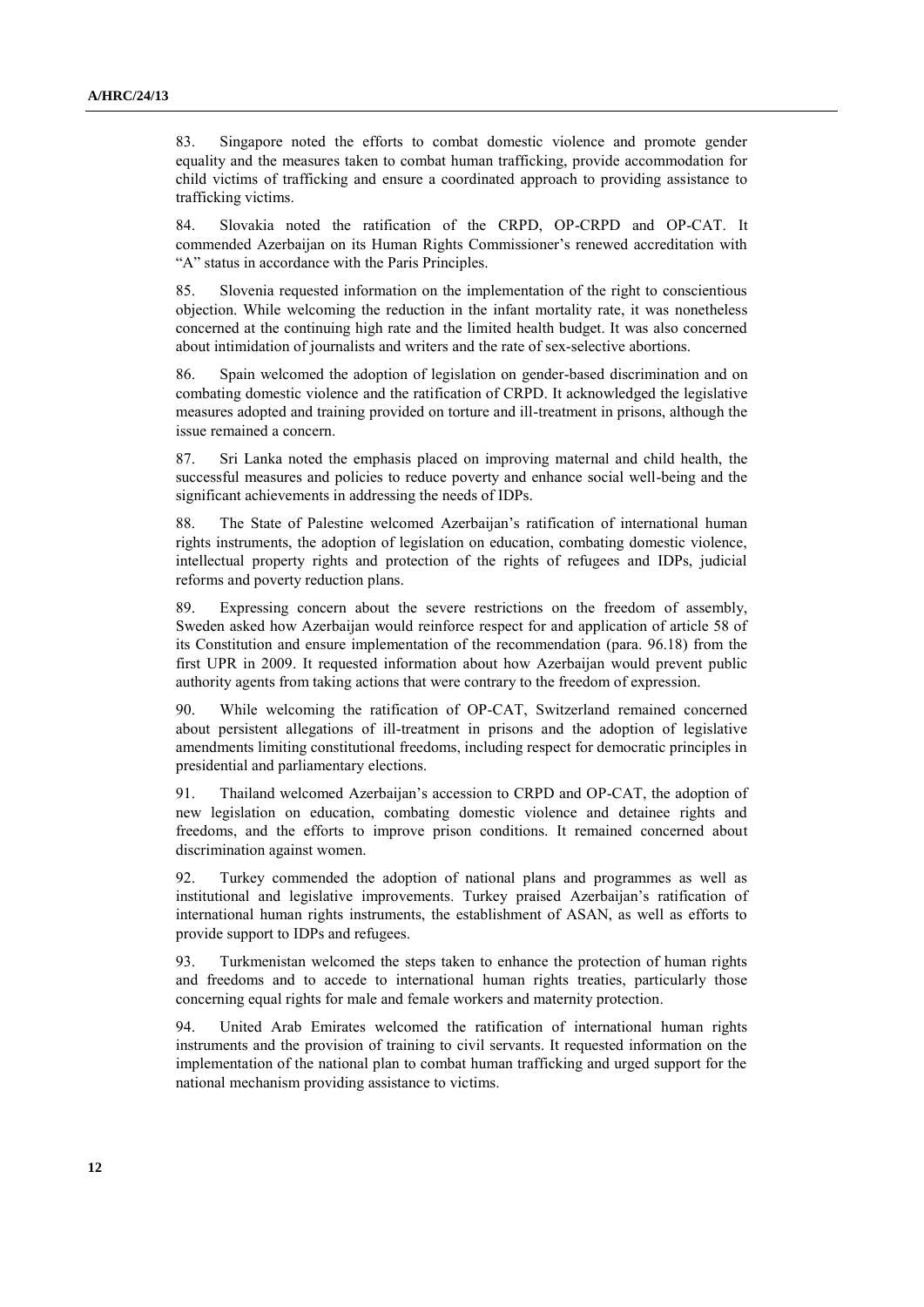95. The United Kingdom of Great Britain and Northern Ireland encouraged Azerbaijan to strengthen efforts to guarantee the freedom of assembly and an environment that allows journalists and human rights defenders to operate freely without intimidation, harassment and threat of unjust prosecution.

96. The United States of America commended steps to discourage violence against women and early marriage and to release individuals imprisoned for publicly expressing opinions. It was concerned about the incarceration of journalists and democracy activists, undue Government restrictions on freedom of peaceful assembly, harassment of lawyers representing peaceful demonstrators and restrictions on civil society organizations.

97. Armenia stated that the Azerbaijan's report contained unfounded and baseless accusations against Armenia, and that the Nagorno-Karabakh conflict and its consequences were the result of Azerbaijani policy of aggression. Armenia expressed deep concern about the degradation and deterioration of the human rights situation in Azerbaijan since its first UPR.

98. Uzbekistan welcomed the adoption of the National Action Programme on enhancing efficiency of the protection of human rights and freedoms, the establishment of the Ombudsman's Office, reforms to the prison and social services system and measures to protect the rights of women and children.

99. Viet Nam appreciated Azerbaijan's efforts to enhance institutional and legislative frameworks and accede to other international human rights instruments. It agreed that, while much progress had been made, difficulties and challenges remained.

100. Yemen commended Azerbaijan's implementation of the recommendations from its first UPR. It noted the enactment of legislation to promote human rights, particularly in the areas of education, combating domestic violence and ensuring the rights of detainees, and on the ratification of several international human rights instruments.

101. Azerbaijan noted that many problems regarding the implementation of the laws were linked to the conflict, which resulted in many refugees and IDPs. For over ten years, all social divisions as well as all economic and social assistance for the refugees and IDPs have fallen purely on the shoulders of the Government of the Republic of Azerbaijan. Azerbaijan has tried to ensure their integration in society and social and economic assistance. Only once all the occupied territories are freed will all the refugees and IDPs be able to return safely to their homes.

102. It added that the issues raised, such as violence against women, freedom of assembly and association, international standards for the work of the mass media and freedom of association were all priorities for the Government. A great deal of effort has been made on human rights education, in particular training officials.

Azerbaijan recalled that it is party to practically all the international human rights instruments and that pursuant to its obligations, these instruments automatically become an integral part of domestic legislation. Many court rulings are now based directly on international conventions.

104. With regard to economic, social and cultural rights, Azerbaijan indicated that major achievements had been made, but that there were still some shortcomings, which it has attempted to address though its policies. It provided information on achievements in the fields of health and education.

105. Azerbaijan recalled that it fully cooperates with special procedures mandate holders and announced that it had issued a standing invitation to all special procedures mandate holders.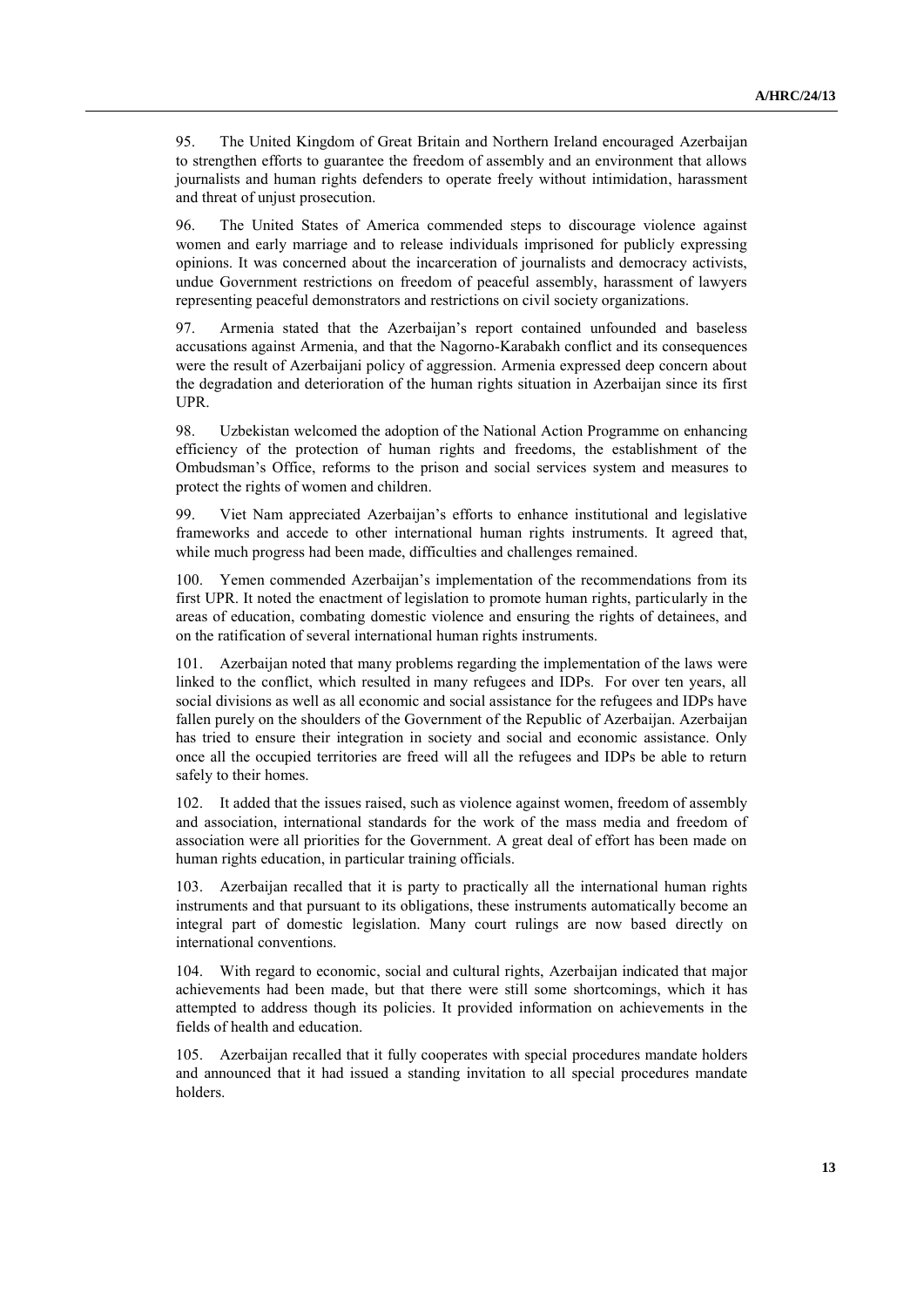106. It noted that immigration was an issue and that efforts are being made to address it, particularly by bringing legislation in line with international standards, working with countries in Europe and cooperating with countries of origin. Azerbaijan highlighted that it was an open society and that it strives to create conducive conditions for people to visit the country.

107. In conclusion, Azerbaijan regretted that the Republic of Armenia had used this forum to tarnish the image and reputation of Azerbaijan. On the issue of self-determination of the Armenian minority, Azerbaijan expressed its view that international law does not allow for the Armenian minority to use the right to self-determination as a pretext for creating its own state. It stated that the issue of self-determination was a pretext to try to cover up aggression against Azerbaijan and the occupation of 20 per cent of Azerbaijan's territory.

108. Azerbaijan further stated that Armenia was not only laying claim to the territory of Azerbaijan, but also the territory of other neighbours, which would lead to its isolation in the region. Therefore, Armenia is leaving itself out of the development process in the region, although major projects have been implemented in the Southern caucuses. Azerbaijan reiterated that Armenia was putting itself on the sidelines.

# **II. Conclusions and/or recommendations**\*\*

109. **The following recommendations will be examined by Azerbaijan which will provide responses in due time, but no later than the twenty-fourth session of the Human Rights Council in September 2013:**

109.1. **Sign and ratify the new Optional Protocol to the Convention on the Rights of the Child on a communications procedure (Slovakia);**

109.2. **Consider the possibility of ratifying the Convention on the Protection of All Persons from Enforced Disappearance (CPED) (Argentina);**

109.3. **Ratify CPED (Brazil, Chile);**

109.4. **Ratify CPED and recognize the competence of the Committee to receive and examine communications from individuals or those coming from other States (France);**

109.5. **Ratify CPED, the Optional Protocol to the International Covenant on Economic, Social and Cultural Rights (ICESCR) and the Rome Statute of the International Criminal Court (ICC) (Spain);**

109.6. **Become a party to CPED, the Rome Statute of the ICC and the Convention against Discrimination in Education (Montenegro);**

109.7. **Take all necessary steps to fully commit to end impunity for international crimes by acceding to the Rome Statute of the ICC and to fully align its national legislation with all obligations under the Rome Statute (Sweden);**

109.8. **Consider the possibility of ratifying the Rome Statute and fully align its national legislation with the obligations under that instrument, including by incorporating provisions to investigate and prosecute genocide, crimes against humanity and war crimes by the national courts (Uruguay);**

<sup>\*\*</sup> The conclusions and recommendations have not been edited.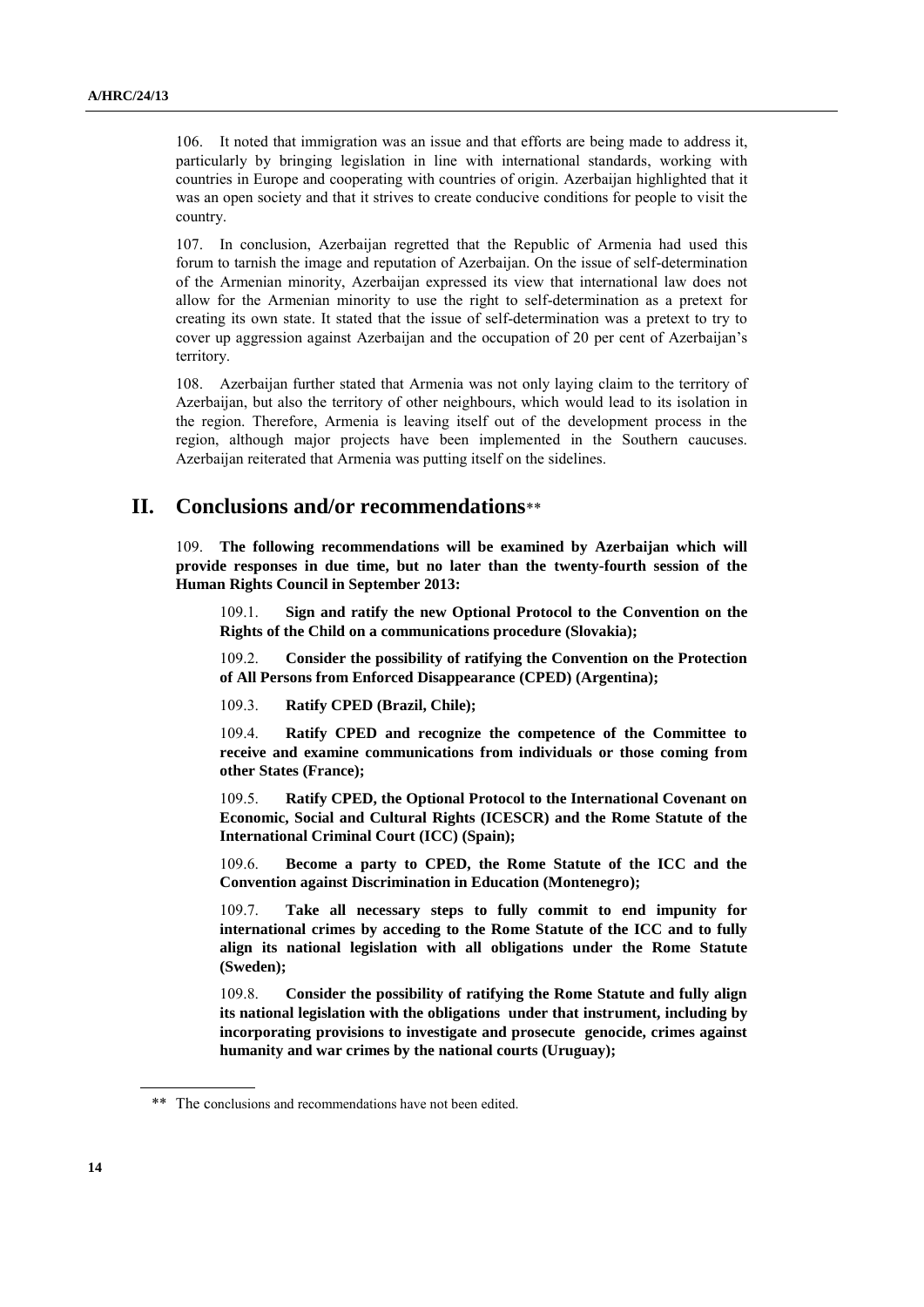109.9. **Ratify the Rome Statute of the ICC (Romania); accede to the Rome Statute of the ICC (Chad);**

109.10. **Accede to the Rome Statute of the ICC and to the Agreement on the Privileges and Immunities of the ICC (Costa Rica);**

109.11. **Ratify the Rome Statute of the ICC and extend an open invitation to the special procedures (Guatemala);**

109.12. **Ratify the Rome Statute and ensure that it is fully implemented in national legislation (Switzerland);**

109.13. **Take steps to fully implement the ratified international instruments (Kazakhstan);**

109.14. **Continue its ongoing review of national laws to ensure that they are in line with its international human rights law obligations (Turkmenistan);**

109.15. **Continue to harmonize its domestic legislation with the international human rights treaties to which it is a party and with the recommendations issued by the Treaty Bodies (Nicaragua);**

109.16. **Consider reviewing its domestic legislation on migration with the aim of aligning it with the international laws and standards (Philippines);**

109.17. **Continue the efforts made in the implementation of the recommendations made in the first UPR, as well as the current UPR (Libya);**

109.18. **Continue its valuable contributions for the strengthening of intercivilization and inter-cultural dialogue (Pakistan);**

109.19. **Maintain its effective cooperation with the Council's special procedure mandate holders (Egypt); continue its existing fruitful cooperation with the system of United Nations human rights mechanisms (Pakistan); continue its fruitful cooperation with United Nations human rights mechanisms, including the special procedures (Russian Federation);**

109.20. **Extend a standing invitation to all thematic special procedures (Montenegro); issue a standing invitation to United Nations rapporteurs (Hungary);**

109.21. **Invite the Special Rapporteur on the rights to freedom of peaceful assembly and of association to visit the country (Austria);**

109.22. **Pursue the implementation of legislative reforms (Saudi Arabia);**

109.23. **Adopt the relevant legal texts and set up monitoring mechanisms to ensure their implementation (Saudi Arabia);**

109.24. **Continue with its adoption of relevant normative legal acts aimed at upholding the constitutional rights and liberties of the citizens of Azerbaijan, as well as the establishment of control measures for their efficient realization (Nigeria);**

109.25. **Continue to improve national laws and institutions, in particular in the field of protecting the human rights of women and children (Afghanistan);**

109.26. **Revise the Law on non-governmental organizations to comply fully with international human rights law (Austria);**

109.27. **Revise the 2009 Law on non-governmental organizations so as to ensure that it complies with international human rights law (Ireland);**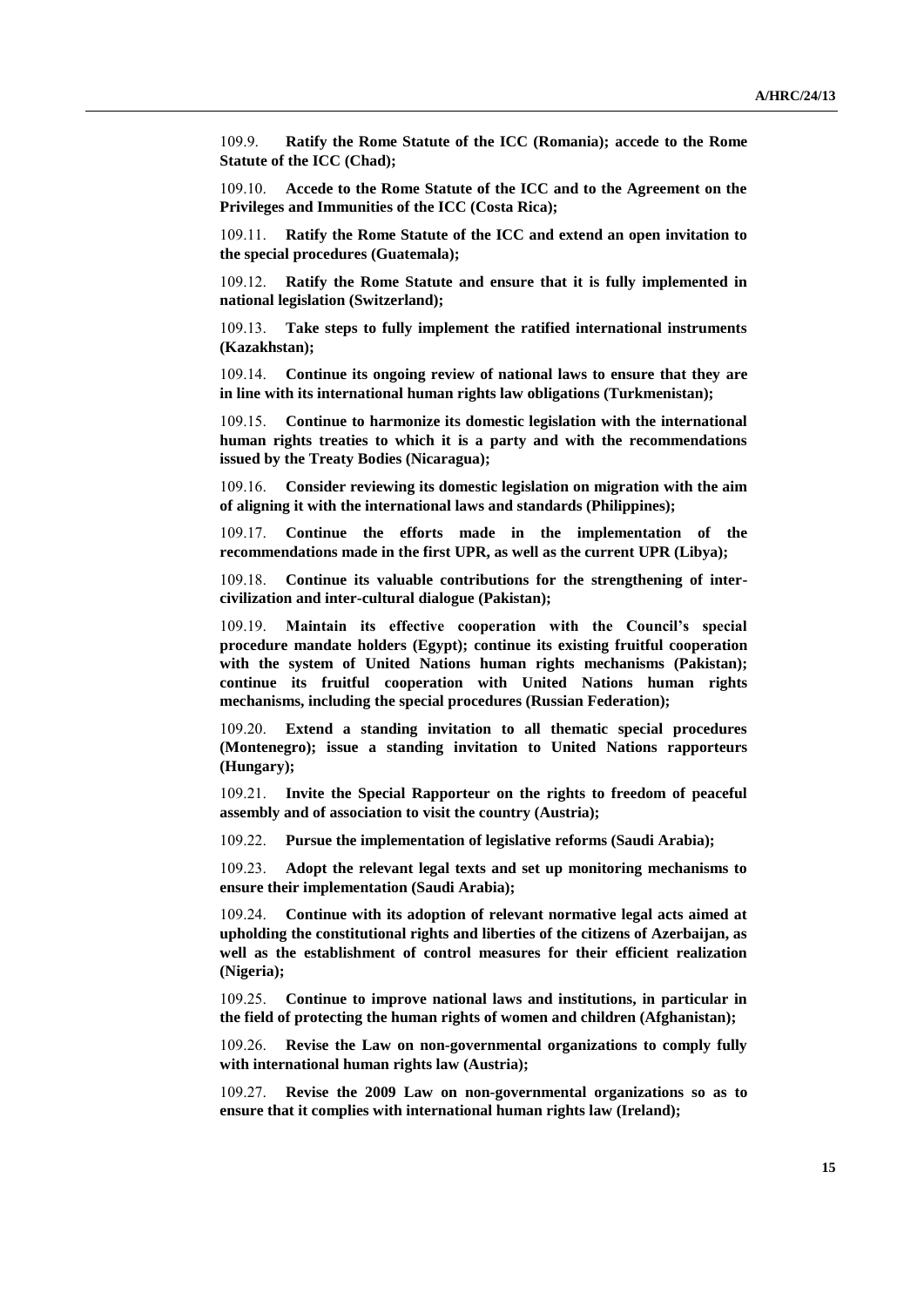109.28. **Harmonize national legislation governing registration and funding of NGOs with the Venice Commission recommendations, with a view to ensuring a free and open space for its civil society (Slovakia);** 

109.29. **Work with the legislature, as well as domestic and international organizations, to amend legislation in order to promote a flourishing civil society (United States of America);**

109.30. **Continue the efforts to strengthen the national institutions for the promotion and protection of human rights and freedoms (Uzbekistan);**

109.31. **Enhance the role of the Ombudsman and take measures providing for the effective implementation of its functions as a national preventive mechanism in accordance with the Optional Protocol to the Convention against Torture and Other Cruel, Inhuman or Degrading Treatment or Punishment (Bulgaria);**

109.32. **Continue to pay attention to the protection of political rights and civil freedoms (Yemen);**

109.33. **Continue to intensify its efforts in further strengthening the good governance and rule-based state with more focus on capacity-building for national agencies and law enforcement authorities on human rights protection and promotion (Viet Nam);**

109.34. **Continue the practice of implementing the National Action Programme aimed at improving the human rights situation on the ground (Turkmenistan);**

109.35. **Involve all stakeholders, including civil society in the implementation of the National Action Plan, in order to ensure its success (United Arab Emirates)** 

109.36. **Continue its efforts to effectively implement its existing National Action Programmes and enforce legislation recently adopted (Cambodia);**

109.37. **Continue its efforts to effectively implement its Development Plan on Social Protection (Djibouti);**

109.38. **Continue efforts to increase the human rights culture in its society through the training and capacity-building of law enforcement and the judicial system in the field of human rights (Malaysia);**

109.39. **Continue its efforts in the field of human rights education and training (Morocco);**

109.40. **Continue the awareness-raising campaign on human rights education (Myanmar);**

109.41. **Redouble its efforts to intensify human rights education and training of law enforcement officers, teachers and civil servants (Republic of Korea);**

109.42. **Continue to take sustained measures to incorporate elements of human rights education in the training of law enforcement agencies (Pakistan);**

109.43**. Step up its efforts to enhance human rights education and training of law enforcement personnel, teachers and other civil servants (Philippines);**

109.44. **Further carry out public-awareness campaigns on human rights, in particular with respect to the empowerment of women rights (Cambodia);**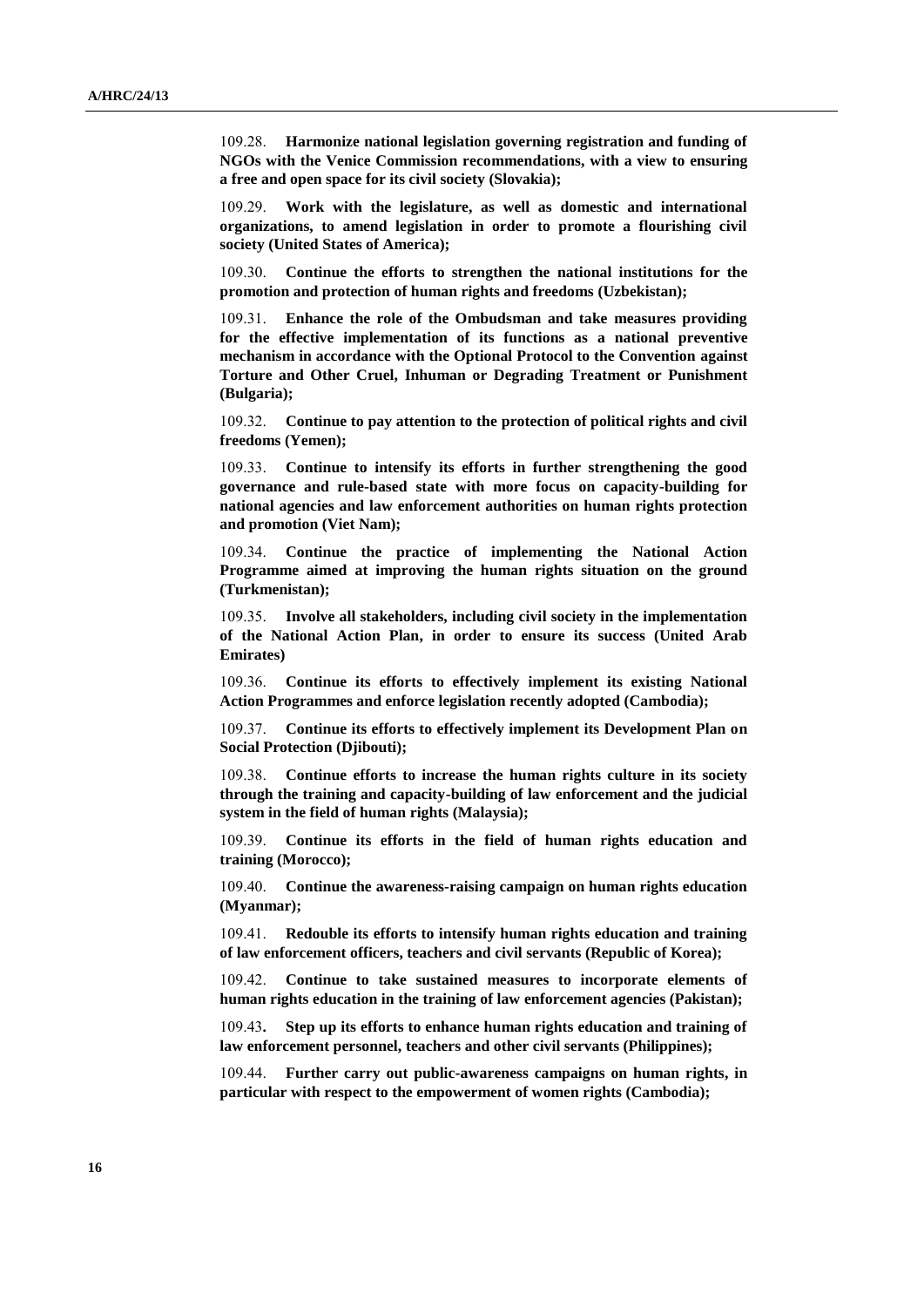109.45. **Continue with its socio-economic actions to combat poverty (Senegal);**

109.46. **Continue to work to ensure sustainable economic and social development, eradicate poverty and establish a solid material basis for the full enjoyment of human rights for all the population (China);**

109.47. **Continue implementing and promoting the programme for special social assistance and other social poverty-reduction programmes (Cuba);**

109.48. **Pursue the implementation of effective legal and practical measures to protect the rights of children (Serbia);**

109.49. **Continue to strengthen its efforts to safeguard and advance the rights of its children (Brunei Darussalam);**

109.50. **Adopt all types of measures to ensure universal birth registration for all children, regardless of the circumstances in which they were born or the civil or immigration status of their parents, while also facilitating the registration of children of underage mothers or mothers living in rural areas (Uruguay);**

109.51. **Continue its ongoing efforts to fight corruption and to enhance the transparent and efficient nature of the State Agency for Public Services and Social Innovations (ASAN) (Turkey);**

109.52. **Cooperate with civil society in the monitoring of the implementation of its anti-corruption legislation at all levels (Austria);**

109.53. **Continue implementing measures to combat corruption (Serbia);**

109.54. **Continue strengthening international cooperation in its fight against corruption (Angola);**

109.55. **Further enhance gender equality, including by taking appropriate administrative or legal measures, as well as allocating adequate resources to empower women (Thailand);**

109.56. **Take all possible measures to eliminate stereotypes and practices which contribute to discrimination against women (Democratic People's Republic of Korea);**

109.57. **Continue efforts to ensure gender equality and advancement of women, in line with national policies and laws (Sri Lanka);**

109.58. **Adopt temporary special measures in areas which women are underrepresented and accelerate the advancement of women (Republic of Moldova);**

109.59. **Further enhance the measures to combat discrimination against women and children in vulnerable situations (Myanmar);**

109.60. **Intensify efforts aimed at promoting and protecting the rights of women, combating domestic violence and promoting gender equality (Nigeria);**

109.61. **Further secure promotion and protection of the rights of women, combat against domestic violence and guarantee gender equality (Kazakhstan);**

109.62. **Continue its efforts to guarantee equality between women and men, and ensure the empowerment of women (Egypt);**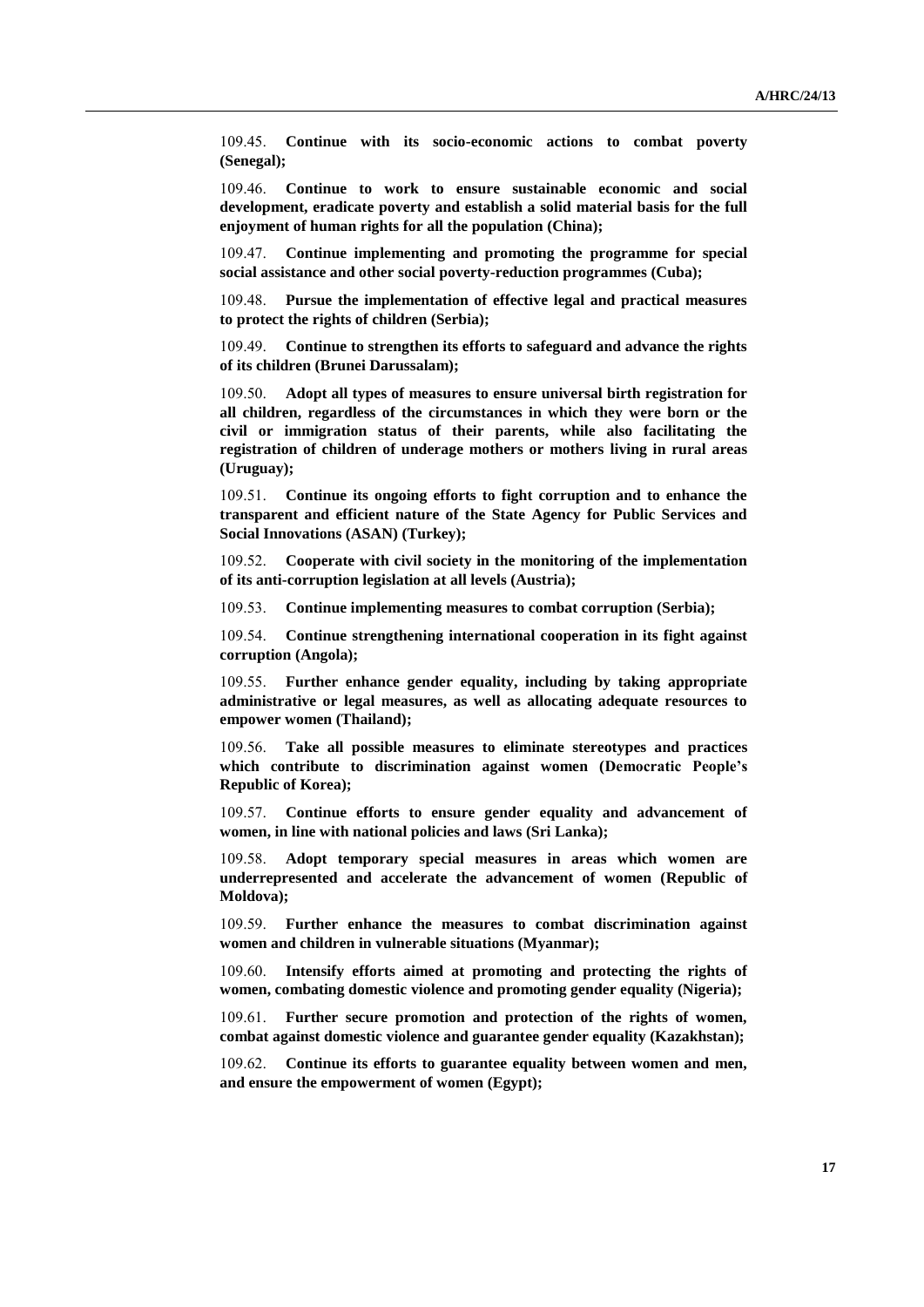109.63. **Promote gender equality and combat discrimination against women (Iraq);**

109.64. **Create public policies for equality of opportunities and affirmative action to combat the low participation of women in public life, especially in decision-making bodies, including Parliament, the Government, the diplomatic service, regional and local municipalities and the upper level of the judiciary (Ecuador);**

109.65. **Continue its efforts to enhance its domestic framework on the protection of the rights of women and further encourage women to participate actively in the economy and public life (Singapore);**

109.66. **Continue efforts to achieve full respect for the human rights of women, particularly those related to combating violence and segregation in the labour market, which implies differential access between men and women to occupations and jobs that play a decisive role in the quality of employment offered to women (Paraguay);**

109.67. **Continue to take further measures to enhance women's access to education, health and employment opportunities (Pakistan);**

109.68. **Promptly take all appropriate measures and/or public policies to eliminate all forms of discrimination against migrant workers, especially women and ensure that they can exercise and enjoy their human rights in all areas on an equal footing with nationals (Ecuador);**

109.69. **Ensure the non-discriminatory approach, particularly in employment, education and housing as well as access to justice of the undocumented and irregular migrants (Indonesia);**

109.70. **Provide more effective powers to the person primarily responsible for the national preventive mechanism against human rights violations and make it possible for her to monitor all State organs (Hungary);**

109.71. **Enact a law that incorporates the obligation to carry out independent investigations and punish those who commit acts of torture (Mexico);**

109.72. **Continue to take all necessary measures to eradicate the practice of ill-treatment of prisoners, excessive force and the use of torture in detention centres and internment centres whether these be temporary or permanent in nature (Spain);**

109.73. **Ensure that all allegations of torture are effectively and impartially investigated and ensure that perpetrators are punished accordingly (Costa Rica);**

109.74. **Guarantee and make systematic the use of independent and impartial investigations into alleged cases of torture (France);**

109.75. **Establish appropriate mechanisms to ensure prompt, effective, independent and impartial investigations into all allegations of torture and other ill-treatment at remand and detention facilities, and to ensure that perpetrators are held accountable (Ireland);**

109.76. **Ensure that all allegations of torture are promptly, impartially and effectively investigated, and similarly all incidents of death in custody are thoroughly and impartially investigated, and those found responsible are prosecuted and punished accordingly (Poland);**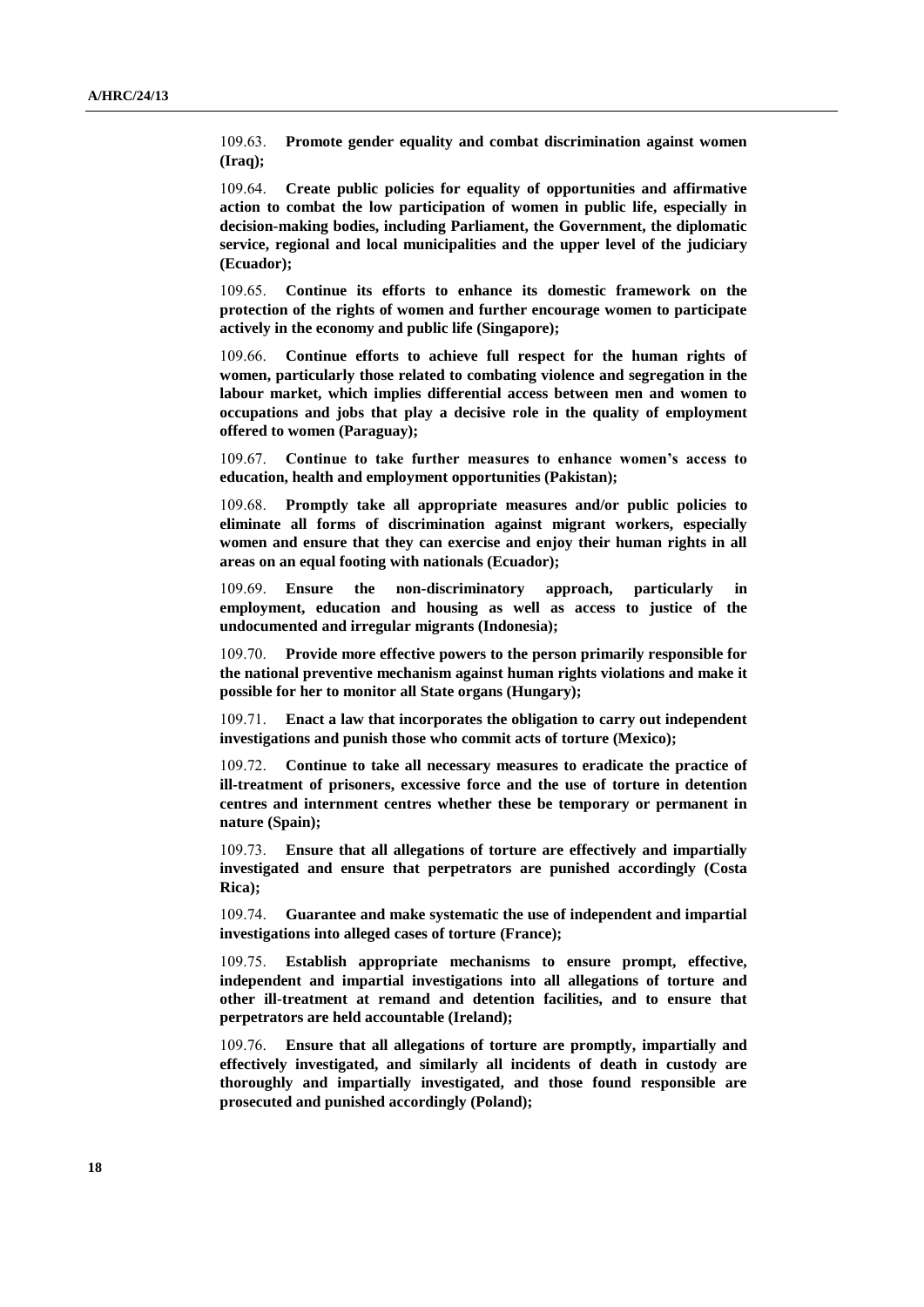109.77. **Ensure that all allegations of ill-treatment are subject to an effective, independent and impartial investigation (Switzerland);**

109.78. **Continue its close cooperation with the various Committees of the Council of Europe dedicated to the protection of human rights and the fight against torture (Paraguay);**

109.79. **Take adequate measures for the safety of civil society, including political activists and journalists; conduct impartial, thorough and effective investigations into all cases of attacks, harassment, and intimidation against them and bring perpetrators of such offenses to justice (Canada);**

109.80. **Comprehensively implement the laws and consider formulating a national action plan to further ensure women's rights, including on combating violence against women (Indonesia);**

109.81. **Adopt the necessary measures to ensure an adequate implementation of reforms in the area of gender violence (Spain);**

109.82. **Strengthen measures to combat violence against women and children (Senegal);**

109.83. **Take further measures to develop an effective implementation and monitoring mechanism for the law on domestic violence, especially to grant access to justice for women victims of violence and guarantee their protection (Italy);**

109.84. **Further step up efforts with a view to preventing and eliminating trafficking in persons, including considering the possibility of inviting the Special Rapporteur on trafficking in persons, especially women and children (Belarus);**

109.85. **Enforce the legislation on trafficking; implement the action plan to combat human trafficking; investigate, prosecute and punish traffickers (Republic of Moldova);**

109.86. **Provide all the support to the Inter-Agency Council to enable it to implement the National Directive Mechanism Rules regarding victims of human trafficking (United Arab Emirates);**

109.87. **Continue its efforts to combat human trafficking and provide assistance to victims, especially women and children (Singapore);**

109.88. **Prevent and eliminate child sex tourism and strengthen international cooperation (Republic of Moldova);**

109.89. **Adopt the draft Law on protection of children from corporal punishment (Brazil);**

109.90. **Continue with its efforts through the Justice Reform Support Programme to strengthen institutions in the field of human rights (Nigeria);**

109.91. **Implement the regulations recently adopted with regard to property rights, and ensure that they are fully implemented by the competent judicial bodies (France);**

109.92. **Ensure that due legal process, including transparency during police investigations is afforded to all, including those critical of the Government (Australia);**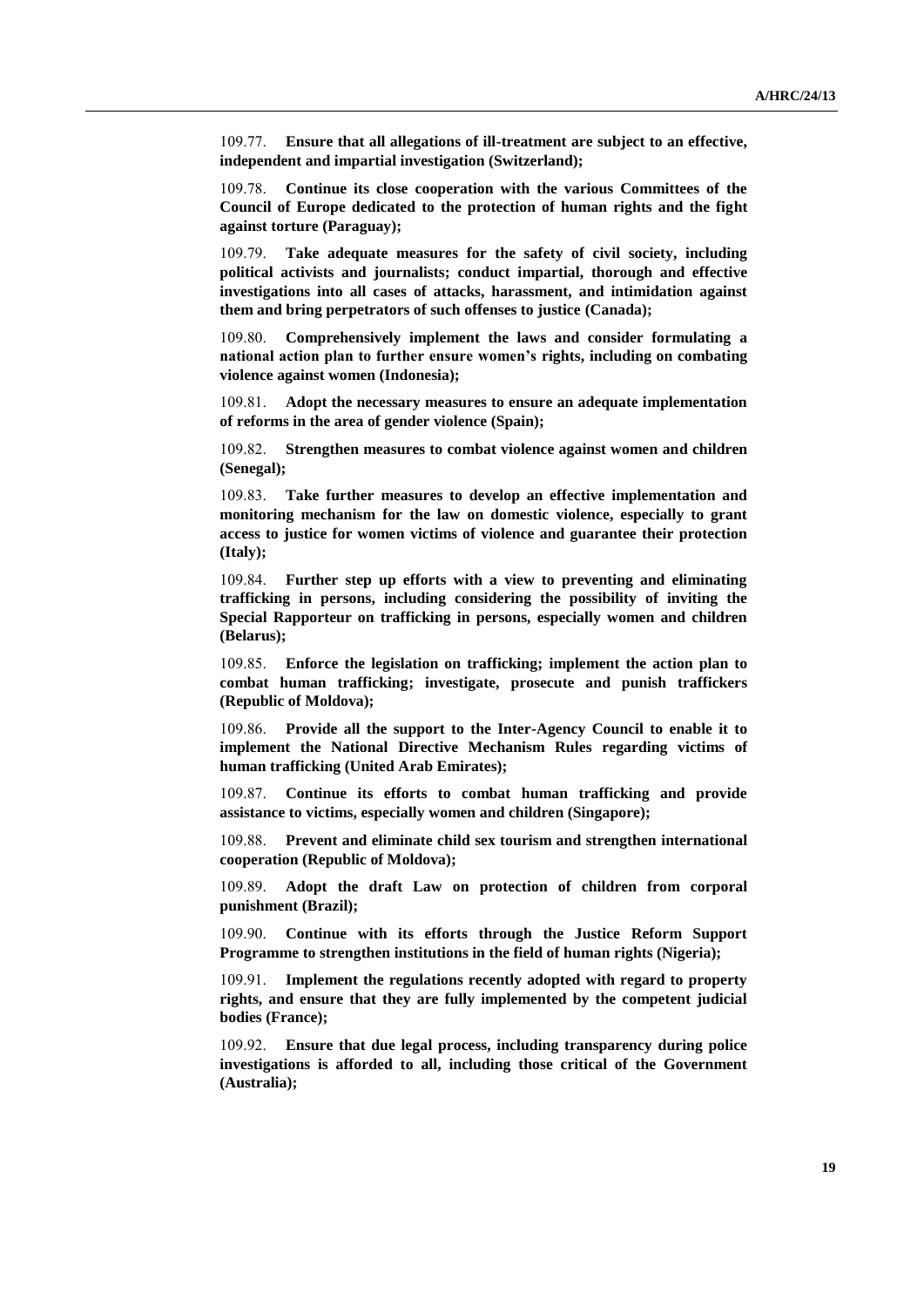109.93. **Establish an independent medical legal institute to ensure that investigations into allegations of ill-treatment are carried out in an objective and impartial manner (Belgium);**

109.94. **Continue its ongoing efforts to improve prison conditions for detainees (Burundi);**

109.95. **Give consideration to incorporating the United Nations Rules for the Treatment of Women Prisoners and Non-Custodial Measures for Women Offenders, also known as the "Bangkok Rules", to its internal rules and regulations for the treatment of women prisoners (Thailand);**

109.96. **Reform the juvenile justice system in accordance with, among others, the Convention on the Rights of the Child, the Beijing Rules and Riyadh Guidelines (Uruguay);**

109.97. **Ensure that the draft law on juvenile justice and the draft law on prohibition of corporal punishment of children is adopted and implemented in line with international standards (Hungary);**

109.98. **Strengthen the institutional measures in the field of human rights within the framework of the National Action Programme and the Justice Reform Support Programme (Kazakhstan);**

109.99. **Establish specialized juvenile courts and provide training to enforcement and judicial officers working on juvenile cases on international standards and guidelines on juvenile justice (Czech Republic);**

109.100. **Adopt urgent measures to eradicate the practice of unregistered marriages, through public awareness campaigns in order to ensure that no marriage takes place before the legal age of marriage (Uruguay);**

109.101. **Implement measures to prevent sex-selective abortions, and conduct educational campaigns about gender roles and the value of women and girls (Slovenia);**

109.102. **Continue the realization of measures aimed at promoting tolerance, including religious tolerance, as well as continue its contribution to the dialogue among civilizations at the international level (Russian Federation);**

109.103. **Reform its legal framework on freedom of religion by streamlining, facilitating and increasing the transparency of the registration process for religious organizations, including eliminating the obligation for religious groups to seek prior authorization to gather, and removing limitations on the printing, import and distribution of religious materials (Canada);**

109.104. **Increase action aimed at ensuring the promotion of freedom of religion for all confessions throughout the country (Italy);**

109.105. **Ensure the full enjoyment of the right to freedom of expression in line with country's international commitments (Slovakia);**

109.106. **Guarantee the rights to freedom of expression, association and peaceful assembly particularly by allowing peaceful demonstrations in line with the obligations stemming from the International Covenant on Civil and Political Rights (Switzerland);**

109.107. **Put in place additional and fitting measures to ensure respect for freedom of expression and of the media (Cyprus);**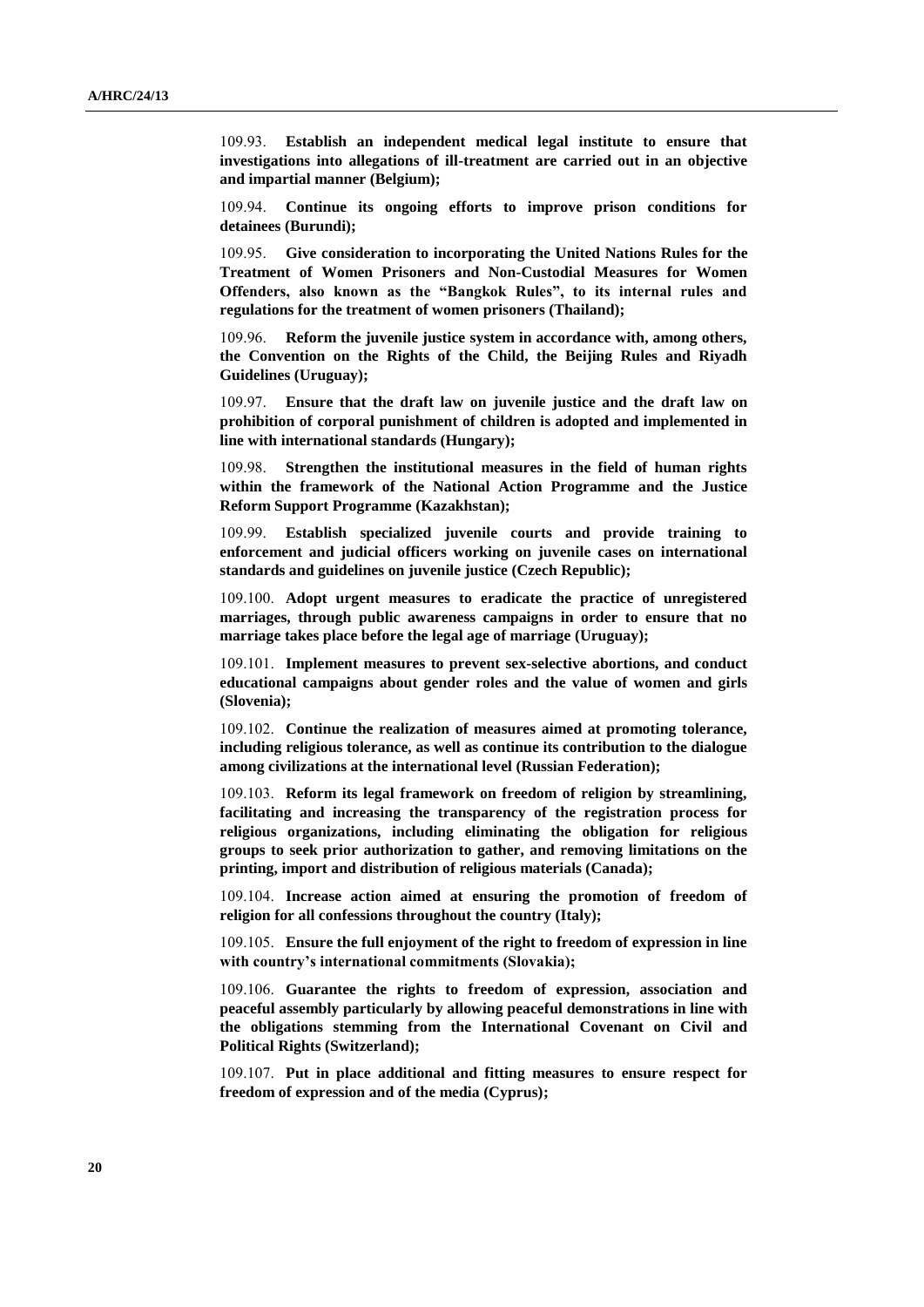109.108. **Ensure that Azerbaijani media regulations uphold diversity among media outlets, as per international standards and best practices (Cyprus);**

109.109. **Expand media freedoms across print, online and, in particular, broadcast platforms, notably by ending its ban on foreign broadcasts on FM radio frequencies and eliminating new restrictions on the broadcast of foreign language television programs (Canada);**

109.110. **Take effective measures to ensure the full realization of the right to freedom of expression, including on the Internet, of assembly and of association as well as to ensure that all human rights defenders, lawyers and other civil society actors are able to carry out their legitimate activities without fear or threat of reprisal (Czech Republic);**

109.111. **Ensure that human rights defenders, lawyers and other civil society actors are able to carry out their legitimate activities without fear or threat of reprisal, obstruction or legal and administrative harassment (Sweden);**

109.112. **Put an end to direct and indirect restrictions on freedom of expression and take effective measures to ensure the full realization of the right to freedom of expression and of assembly (Poland);**

109.113. **Ensure the full exercise of freedom of expression for independent journalists and media, inter alia, by taking into due consideration the recommendations of the Council of Europe Commissioner for Human Rights (Italy);**

109.114. **Ensure that journalists and media workers are able to work freely and without governmental intimidation (Germany);**

109.115. **Ensure that journalists and writers may work freely and without fear of retribution for expressing critical opinions or covering topics that the Government may find sensitive (Slovenia);**

109.116. **Protect and guarantee freedoms of expression and association in order to enable human rights defenders, NGOs and other civil society actors to be able to conduct their activities without fear of being endangered or harassed (France);**

109.117. **Strengthen measures to guarantee a safe and conducive environment for the free expression of civil society (Chile);**

109.118. **Remove all legislative and practical obstacles for the registration, funding and work of NGOs in Azerbaijan (Norway);**

109.119. **Ensure that all human rights violations against human rights defenders and journalists are investigated effectively and transparently, with perpetrators being promptly brought to justice, including pending unresolved cases requiring urgent attention (United Kingdom);**

109.120. **Ensure prompt, transparent and impartial investigation and prosecution of all alleged attacks against independent journalists, ensuring that the media workers do not face reprisals for their publications (Slovakia);**

109.121. **Review legal and administrative requirements for the registration of NGOs, which would simplify the process and encourage the independence of civil society representatives (Mexico);**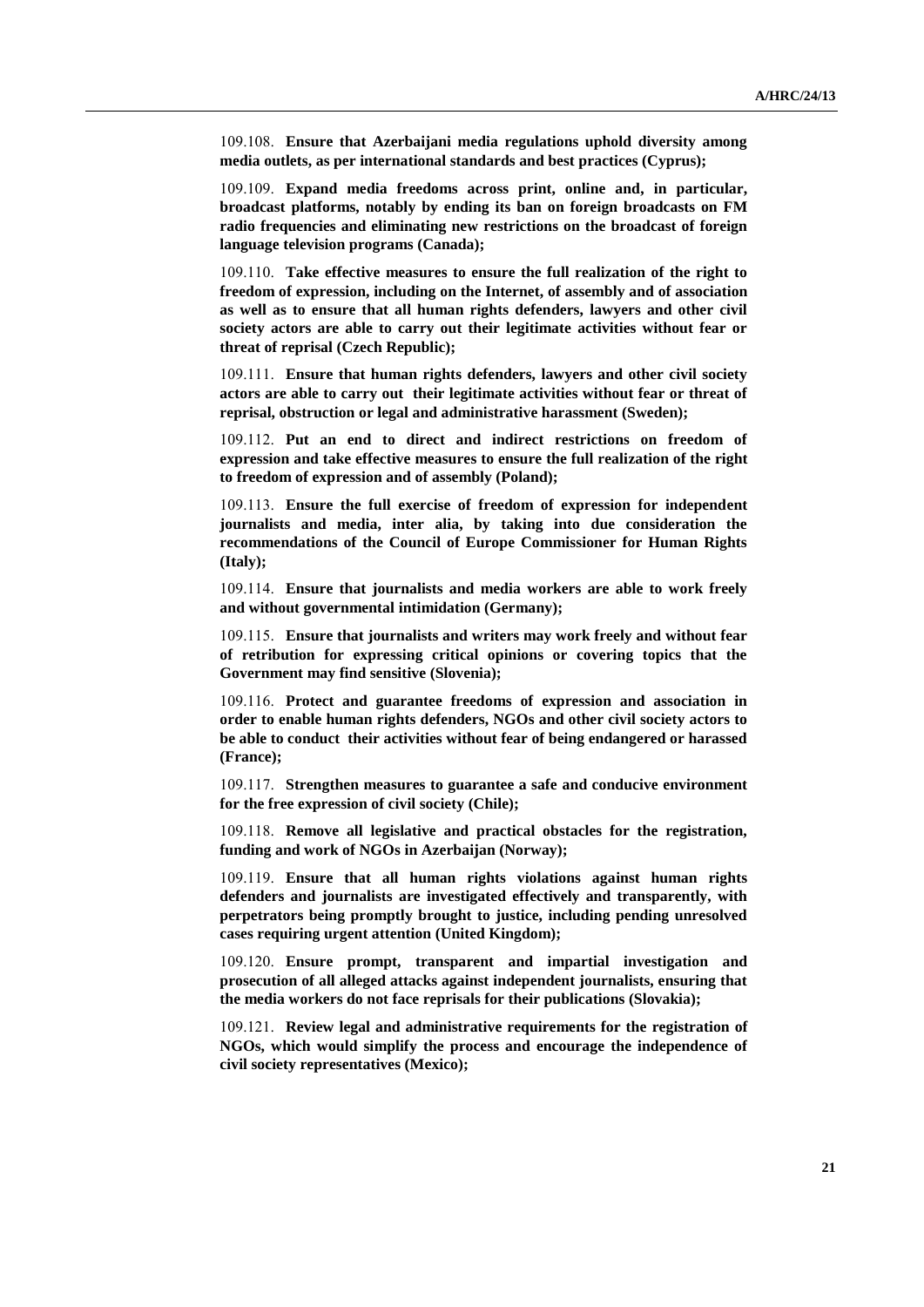109.122. **Eliminate the practice of unlawful postponement and of refusal to register NGOs, including international NGOs and those critical of the Government and defending human rights (Germany);**

109.123. **Lift administrative restrictions on NGOs and peaceful demonstrators; refrain from imposing charges on peaceful demonstrators; refrain from acts leading to the closure of NGOs or the suspension of their peaceful activities, and instead promote a meaningful political dialogue that allows and embraces diverging views, including those of human rights defenders, NGOs, journalists, political activists and others (Netherlands);**

109.124. **Thoroughly and transparently investigate and prosecute all alleged incidents of pressure in the form of harassment and lawsuits of journalists, editors and human rights defenders (Norway);**

109.125. **Release individuals incarcerated for publicly expressing their opinions and ensure due process for other detainees (United States of America);**

109.126. **Reform its defamation legislation in conformity with article 19 of the International Covenant on Civil and Political Rights (ICCPR), investigate all incidents of intimidation and violence against journalists and bring perpetrators to justice (Austria);**

109.127. **Abolish relevant articles of the criminal code which effectively serve as defamation provisions (Norway);**

109.128. **Refrain from initiating defamation lawsuits against civil society activists and journalists, and put an end to the practice of detaining these individuals engaging in the exercise of their legal civil and political rights (Canada);**

109.129. **Refrain from imposing excessive fines on media outlets for defamation, while working to adopt the law on defamation, which abolishes criminal liability for defamation and insult (Netherlands);**

109.130. **Ensure that obligations regarding freedom of assembly and freedom of expression, to which Azerbaijan committed on becoming a member of the Council of Europe, are implemented consistently and transparently (Australia);**

109.131. **Redouble its efforts to guarantee the freedom of association, also by improving the environment for NGOs to freely carry out their activities (Italy);**

109.132. **Review regulations, policies and practices in accordance with article 21 of the ICCPR (Uruguay);**

109.133. **Respect in law and in practice international standards for freedom of peaceful assembly, and open a dialogue with civil society representatives to establish a list of sites, in particular in the centre of Baku, where demonstrations can take place freely (France);**

109.134. **Alleviate administrative procedure for peaceful assemblies and adopt effective measures to prevent use of force against peaceful protestors by the law enforcement personnel (Slovakia);**

109.135. **Guarantee the freedom of assembly and work with organizers to ensure that peaceful protests and demonstrations are allowed to take place within central Baku (United Kingdom);**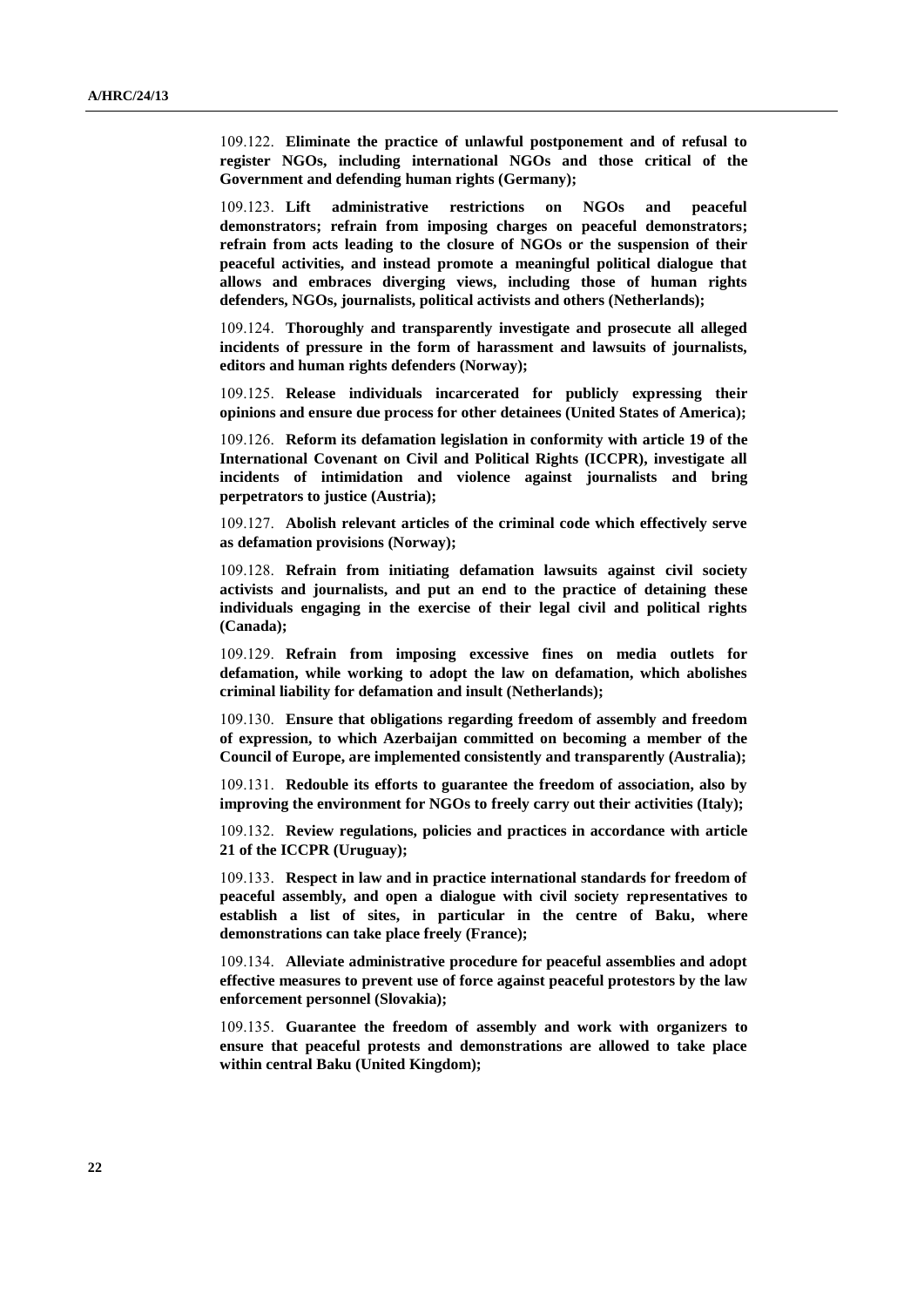109.136. **Permit peaceful protests to occur throughout the country, including in Baku city centre, and fully investigate the allegations of harassment of legal professionals representing peaceful demonstrators (United States of America);**

109.137. **Allow protest actions in Baku city in accordance with Resolution 1917 of January 2013 of the Parliamentary Assembly of the Council of Europe (Germany);**

109.138. **That any sanctions for violations be proportionate and not create undue obstacles to freedom of assembly (Hungary);**

109.139. **Ensure the participation of the various political movements in the electoral process and put in place plural and autonomous observation mechanisms that are integrated by citizens (Mexico);**

109.140. **Carry out free and fair elections consistent with the expectations of the international election monitoring community (Australia);**

109.141. **Set priorities and provide adequate resources for enhancing the protection and promotion of the rights to education, health care and social welfare, especially those of vulnerable groups such as women, children, ethnic minorities, migrants and people with difficulties (Viet Nam);**

109.142. **Take measures to further develop the health-care system, especially in rural areas (Sri Lanka);**

109.143. **Increase its efforts and resources towards strengthening the healthcare system, especially in rural areas (Algeria);**

109.144. **Take more effective measures in the field of health and the right to education (Iraq);**

109.145. **Continue to further promote access to and quality of health facilities and services, particularly in providing efficient care for children and mothers (Brunei Darussalam);**

109.146. **Make further efforts to implement the national strategy on reproductive health and set standards for maternal health (Bahrain);**

109.147. **Further protect and promote the right to safe drinking water and sanitation (Egypt);**

109.148. **Intensify efforts to improve and ensure access to education for all children and to include human rights subjects in the school curricula (Malaysia);**

109.149. **Increase its investment into education and health to ensure better education and health services for the whole population in particular in rural areas (China);**

109.150. **Establish a clear legal definition of disability (Spain);**

109.151. **Redouble efforts to implement the National Action Plan to set up social institutions in order to create further opportunities of work for persons with disabilities to improve standards of employment and integrate them in the labour market (Bahrain);**

109.152. **Consider strengthening measures aimed at the protection and integration of persons with disabilities, especially children with disabilities (Argentina);**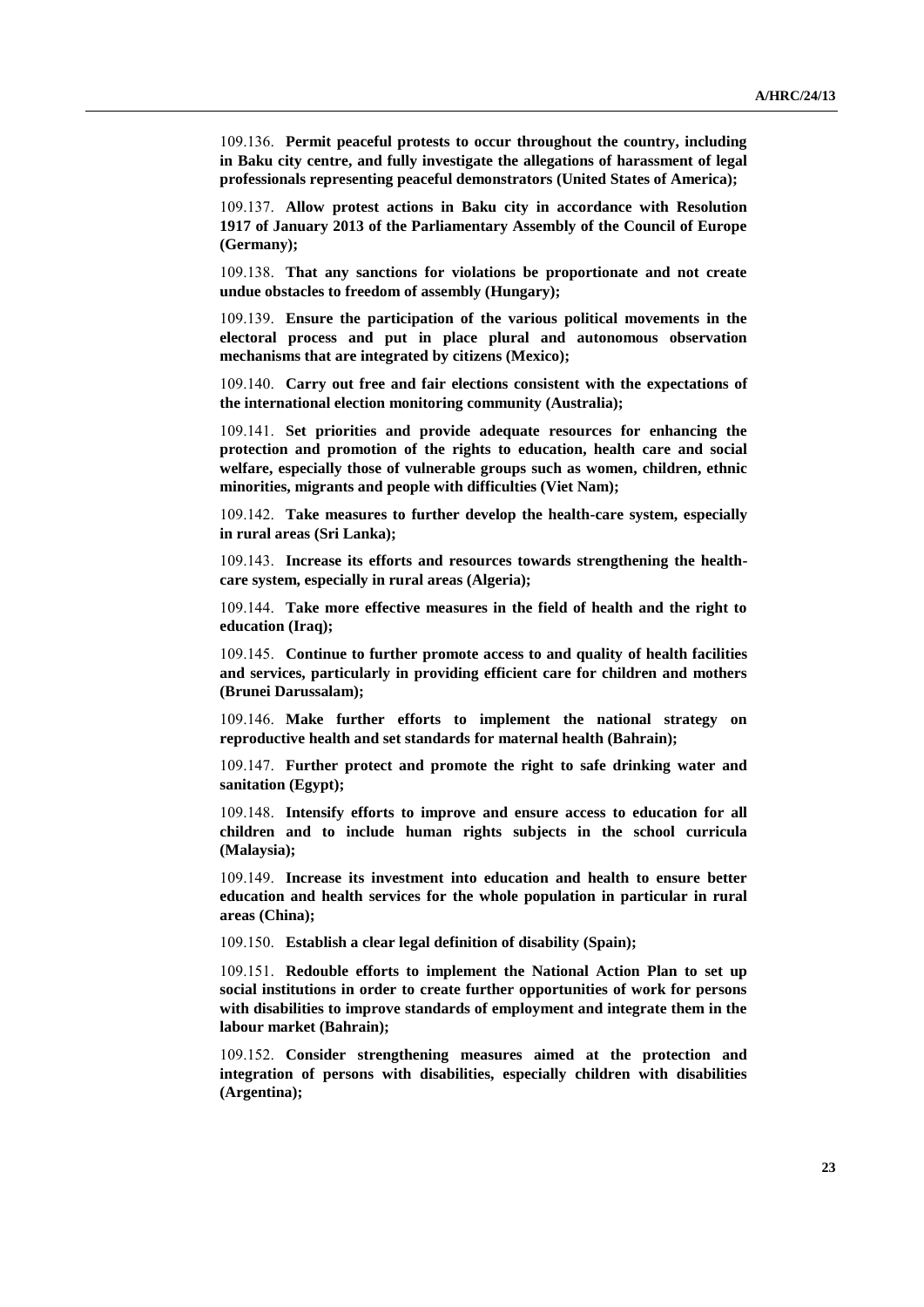109.153. **Strengthen measures already adopted with regard to the rights of children with disabilities (Spain);**

109.154. **Undertake further measures to protect social rights, including the rights of children, women and persons with disabilities (Uzbekistan);**

109.155. **Continue the efforts aiming at further promoting the rights of persons with disabilities and increasing their employment and their integration to the labour market (Algeria);**

109.156. **Consider setting up a mechanism to protect unaccompanied minor refugees (State of Palestine);**

109.157. **Pursue its substantial efforts to alleviate the suffering and to improve the living conditions of IDPs and refugees (Turkey);**

109.158. **Continue to address issues pertaining to IDPs, in line with the relevant state programmes (Sri Lanka).**

110. **The recommendations listed below were rejected by Azerbaijan for the following reasons: (a) they were submitted by Armenia that is occupying the territories of Azerbaijan; and (b) they are not within the scope of the UPR:**

110.1. **Take steps for combating impunity, enacting justice and ensuring rule of law in Azerbaijan, particularly to examine the conformity of the act of pardon of cruel murderer Ramil Safarov with the national legislation and international obligations of Azerbaijan as an act that encourages murder on an ethnic base, particularly killing Armenians inside the country and abroad (Armenia);**

110.2. **Ensure freedom of expression, including by creation of conditions for expressing opinions different from the official Government position and for realization of the right to know the truth (Armenia);**

110.3. **Stop incitement of hatred towards Armenia and Armenians at political and public levels, as well as in mass media (Armenia);**

110.4. **Fully respect article 1 of the ICESCR and article 1 of the ICCPR and end its policy of hostility and aggression against Nagorno-Karabakh (Armenia).**

111. **All conclusions and/or recommendations contained in the present report reflect the position of the submitting State(s) and/or the State under review. They should not be construed as endorsed by the Working Group as a whole.**